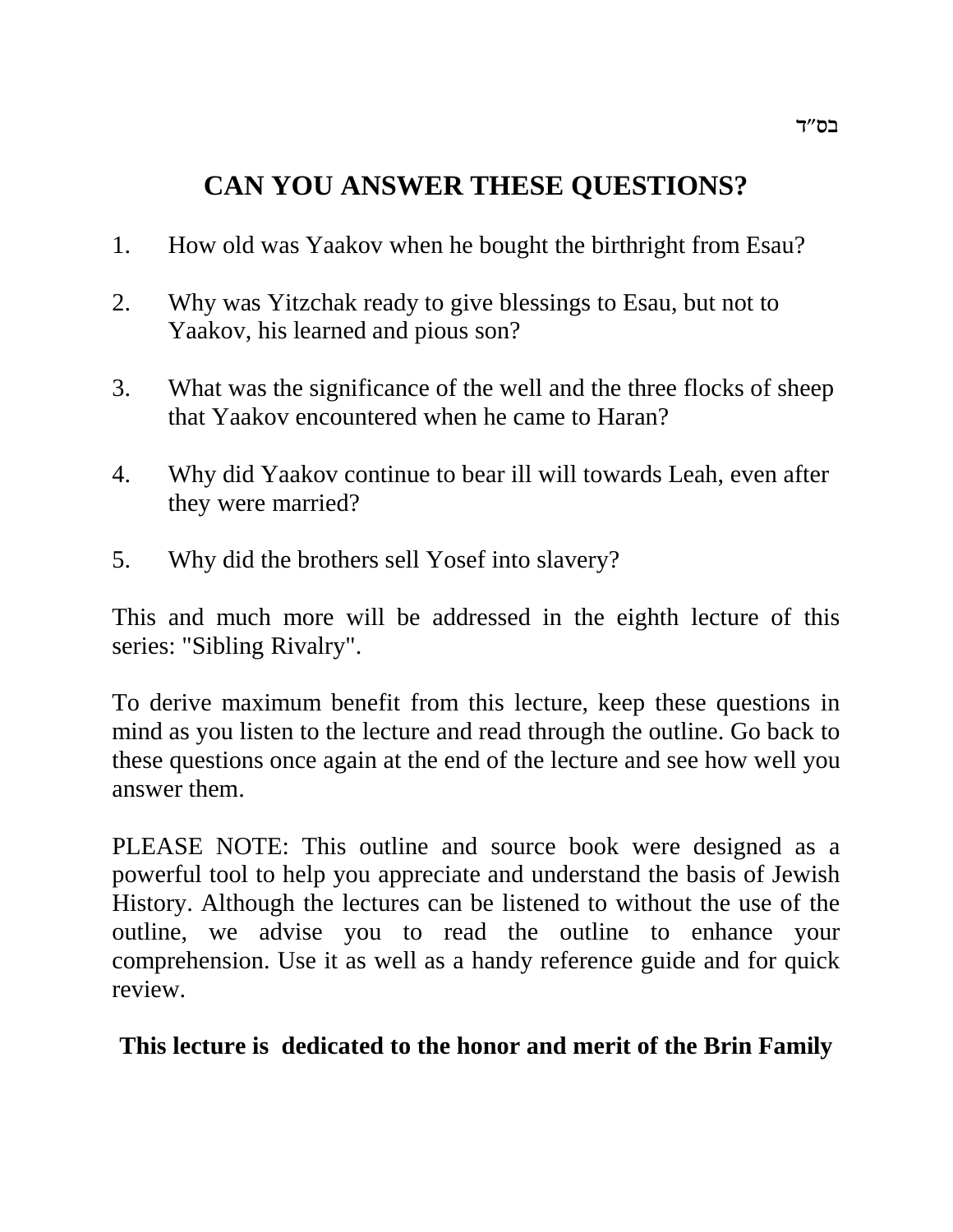### THE EPIC OF THE ETERNAL PEOPLE Presented by Rabbi Shmuel Irons

### Series XIII Lecture #8

#### **SIBLING RIVALRY**

#### $\mathbf{I}$ . The Sale of the Birth Right

 $A_{1}$ 

וְאֵלֶּה תּוֹלְדֹת יִצְחָק בֵּן אַבְרָהָם אַבְרָהָם הוֹלִיד אֶת יִצְחָק: [יְהִי יִצְחָק בֶּן אַרְבָּעִים שָׁנָה בְּקַחְתּוֹ  $(1)$ אֶת רִבְקָה בַּת בְּתוּאֵל הָאֲרַמִּי מִפַּדַּן אֲרָם אֲחוֹת לְבָן הָאֲרַמִי לוֹ לְאִשֶּׁה: וַיֶּעְתַר יִצְחָק לַד׳ לְנכַח אִשְׁתוֹ כִּי עֲקֶרָה הוא וַיֵּעָתֶר לו ד׳ וַתַּהַר רִבְקָה אִשְׁתּו: וַיִּתְרֹצֵצוּ הַבָּנִים בְקִרְבָה וַתֹּאמֶר אִם כֵּן לָמָה זֶה אָנֹכִי וַתֵּעֶן לִדְרְשׁ אֶת ד׳: וַיֹּאמֶר ד׳ לָה שְׁנֵי גֹייִם בְּבִטְנֵךְ וּשְׁנֵי לְאָמִים מִמֵּעַיִךְ יִפְרֵדוּ וּלְאם מִלְאם יֶאֱמָץ וְרַב יעבד צעיר: בראשית כהיט-כג

And these are the generations of Isaac, Abraham's son; Abraham fathered Isaac; And Isaac was forty years old when he took Rebekah for his wife, the daughter of Bethuel the Aramean of Padan-Aram, the sister to Laban the Aramean. And Isaac prayed to the L-rd for his wife, because she was barren; and the L-rd granted his prayer, and Rebekah his wife conceived. And the children struggled together inside her; and she said, If it be so, why am I thus? And she went to inquire of the L-rd. And the L-rd said to her, Two nations are in your womb, and two peoples shall be separated from your bowels; and the one people shall be stronger than the other people; and the elder shall serve the younger. Genesis 25:19-23

ותאמר אם כן למה זה אנכי אם כן גדול צער העבור למה זה אנכי מתפללת ומתאוה על  $(2)$ ההריון לשון רש״י ואיננו נכון ורבי אברהם אמר כי שאלה את הנשים אם אירע להם ככה ותאמרנה לא, ותאמר אם כן הדבר והמנהג למה זה אנכי בהריון משונה והנה הכתוב חסר ואיננו שלם בפירוש הזה: והנכון בעיני כי אמרה אם כן יהיה לי למה זה אנכי בעולם, הלואי אינני, שאמות או שלא הייתי, כטעם כאשר לא הייתי אהיה (איוב י יט): ותלך לדרוש את ד׳ – לשון רש״י, להגיד מה יהא בסופה ולא מצאתי דרישה אצל ד' רק להתפלל, כטעם דרשתי את ד' וענני (תהלים לד ה), דרשוני וחיו (עמוס ה ד), חי אני אם אדרש לכם (יחזקאל כ ג): רמב"ן בראשית כה:כב

And she said: If it be so, why am I thus? Rashi explains it as follows: If the pain of pregnancy is so great, why did I pray and desire to conceive? [This explanation, however,] is not correct. Rabbi Avraham [ibn Ezra] said that she asked the women [around her] if they ever experienced such a [pregnancy] and they answered they they had not. She [then] said, "If this is so, [that pregnancies are normally without such pain,] why is my pregnancy so different?" Now according to this explanation, the verse is missing [this narrative] and is not complete. What seems to be correct in my eyes is that she said: If this is happening to me, why should I be in this world. I wish that I would no longer be alive or I never lived in the first place. This is similar to the verse (Job 10:19), "I should have been as though I had not been." And she went l'drosh - to **inquire - of the L-rd:** Rashi explains it as follows: That He should tell her how it will turn out in the end.. However, I have only found the word *drisha* used in conjunction with prayer, as, for example (Psalms 34:5), "I (*darashti*) sought the L-rd, and He answered me, [and saved me from all my fears]." [Also (Amos 5:4),] "[For thus says the L-rd to the house of Israel,] Seek me (dirshuni), and you shall live." "... [Are you come to inquire of me?] As I live, [said the L-rd G-d,] I will not be inquired (*idaraish*) by you." (Ezekiel 20:3) **Ramban ibid.**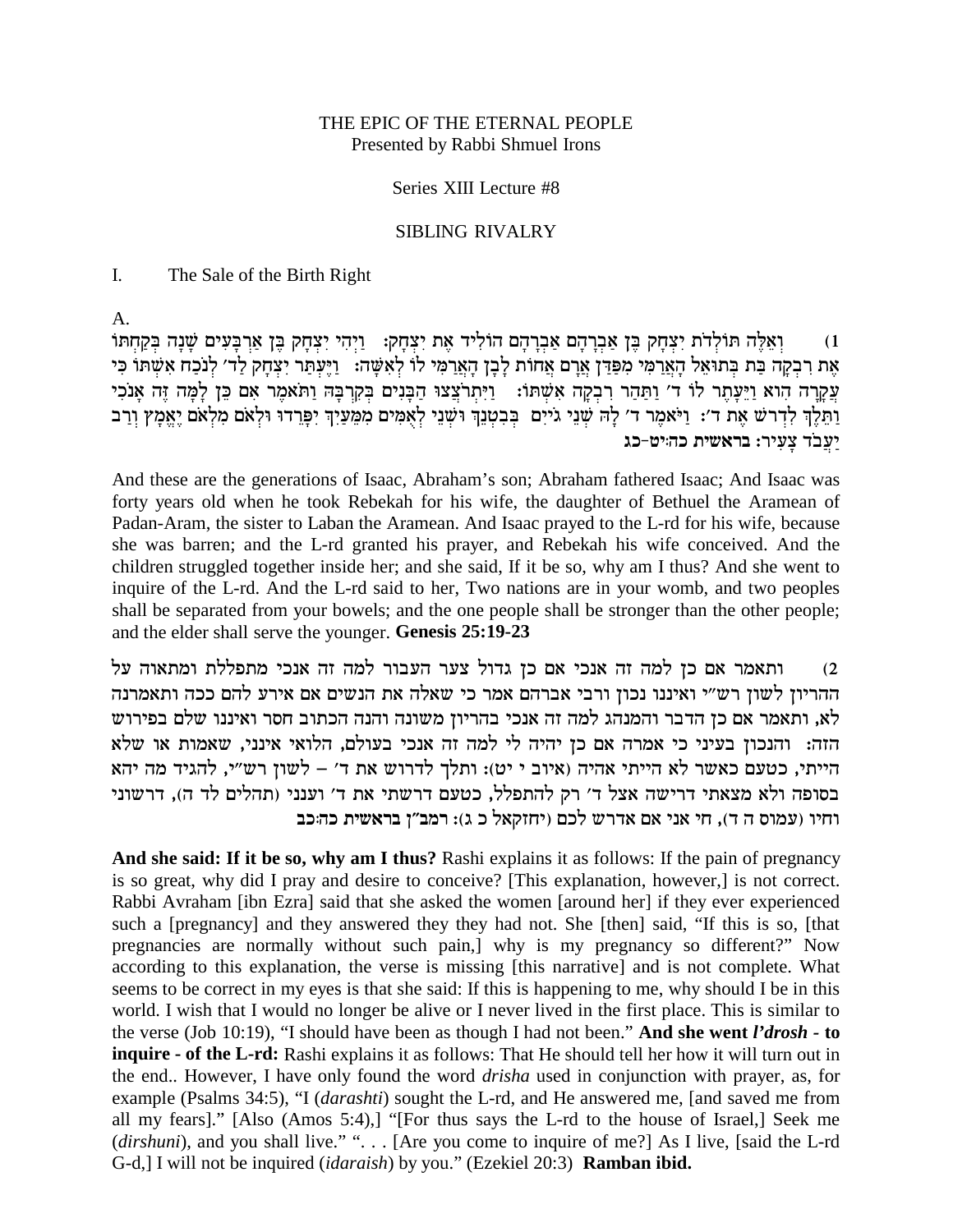$B<sub>1</sub>$ 

וַיְּמַלְאוּ יָמֵיהָ לַלֵדֶת וְהָנֵּה תוֹמָם בִּבְטְנָהּ: - וַיֵּצֵא הַרְאשׁוֹן אַדְמוֹנִי כִּלּוֹ כִּאֲדֶרֶת שֶׂעֲר וַיִּקְרָאוּ שָׁמוֹ  $(1)$ עֲשָׂו: וְאַחֲרֵי כֵן יָצָא אַחִיו וְיַדוֹ אֹחֶזֶת בַּעֲקֵב עֲשָׂו וַיִּקְרָא שְׁמֹוֹ יַעֲקֹב וְיִצְחָק בֵּן שִׁשִּׁים שַׁנָה בִלֶרֶת אֹתַם: וַיְּגִדְּלוּ הַנִּעֲרִים וַיְהִי עֵשָׂו אִישׁ יֹדֵעַ צַיִד אִישׁ שָׂדֵה וְיַעֲקֹב אִישׁ תַּם יֹשֵׁב אֹהָלִים: וַיֵּאֲהָב יִצְחָק אֵת–עֵשָׂו כִּי צַיִד בִּפִיו וְרָבְקָה אֹהֶבֶת אֶת-יַעֲקֹב: בראשית כה:כד-כח

And when her days to be delivered were fulfilled, behold, there were twins in her womb. And the first came out red, all over like a hairy garment; and they called his name Esau. And after that came his brother out, and his hand took hold on Esau's heel; and his name was called Jacob; and Isaac was sixty years old when she bore them. And the boys grew; and Esau was a (cunning) skillful hunter, a man of the field; and Jacob was a quiet (honest) man, living in tents. And Isaac loved Esau, because he ate of his venison; but Rebekah loved Jacob. Genesis 25:24-28

ויאהב יצחק את עשו. לא כתיב לעשו כמו ואהבת לרעך ויבואר בס׳ דברים ו׳ ה׳ דאהבה  $(2)$ שענינה במחשבה ובלב כתיב באת. משא"כ אהבה שענינה מלוי רצון כתיב בל׳: כי ציד בפיו. ביאר הכתוב שלא היו יצחק ורבקה מחולקים בדעות. ושניהם ידעו דעיקר הזרע אשר עליו נאמר כי ביצחק יקרא לך זרע ביצחק ולא כל יצחק. הוא יעקב יושב אהל אברהם בתורה. ורק אהבה החוזרת היה ליצחק את עשו דמשמש לי׳ כעבדא ונהנה בשימושו מאד. משא״כ יעקב הי׳ יושב אהל ולא שימש הרב ועיין עוד להלן כ״ו ל״ד: ורבקה שלא היתה נצרכת לשימוש בניה: אהבת את יעקב. לא הביטה אלא על המעלה והתכלית מש״ה כתיב לשון הוה ולא כמו ביצחק דלא כתיב ויהי יצחק אוהב משום דאהבת יצחק לא היה אלא במקרה ע״פ השעה. ובאמת בסוף ימיו נתהפכה האהבה. וע׳ מש״כ ס״פ זו. ומשא״כ אהבת רבקה היתה מצד טבע הענין. וגם היתה מוספת אהבה יום יום כמאמרם בעבודת כוכבים ד״ג כל הלומד תורה בלילה חוט ש״ח משוך עליו ביום: ס׳ העמק דבר שם

And Isaac loved Esau: It is not written *l'Eisav* (for or to Esau) in a form similar to the verse, v'ohavta l'reiacha (and you shall love "l" (for or to) your friend or neighbor). [In my work on the verse] Deuteronomy 6:5 it is explained that love which is intellectual or emotional is prefaced with the word "ess-et". Love which refers to the act of satisfying or fulfilling the will of the beloved is prefaced with the letter "lamed" - "l". Because he ate of his venison: Scripture explains that Yitzchak and Rivkah were not divided in their respective opinions [of their children]. They both knew that the essential progeny (seed) of whom it is stated (Gen. 21:12), "For in Isaac shall your seed be called," which implies, not all of Yitzchak, referred to Yaakov who was sitting in the tent of Avraham and studying Torah. But rather there existed a special and mutual bond of love between Yitzchak and Esau who served Yitzchak as a servant and who received much pleasure from this service. Whereas Yaakov was sitting in the tent [involved in Torah study] and didn't serve his master [Yitzchak] . . . Rivkah, who didn't need the service of children, loved Yaakov. She didn't view anything but the intrinsic qualities and the purpose [of bearing progeny]. For this reason it is written, "Rebekah loved Jacob," using the present tense, "oheves", not like Yitzchak of whom it is written, "And Isaac loved Esau," [using the past tense, "vayehav",] which was not written in the present tense, because the love of Yitzchak [to Esau] was only temporary. In truth, at the end of his life, the love was reversed.... Whereas the love of Rivkah was based on the natural state of affairs. In addition, her love increased day by day as is stated in Avodah Zarah 3b, "All who are engaged in the study of Torah at night, the Holy One extends a thread of grace by day." Sefer Haamek Davar ibid.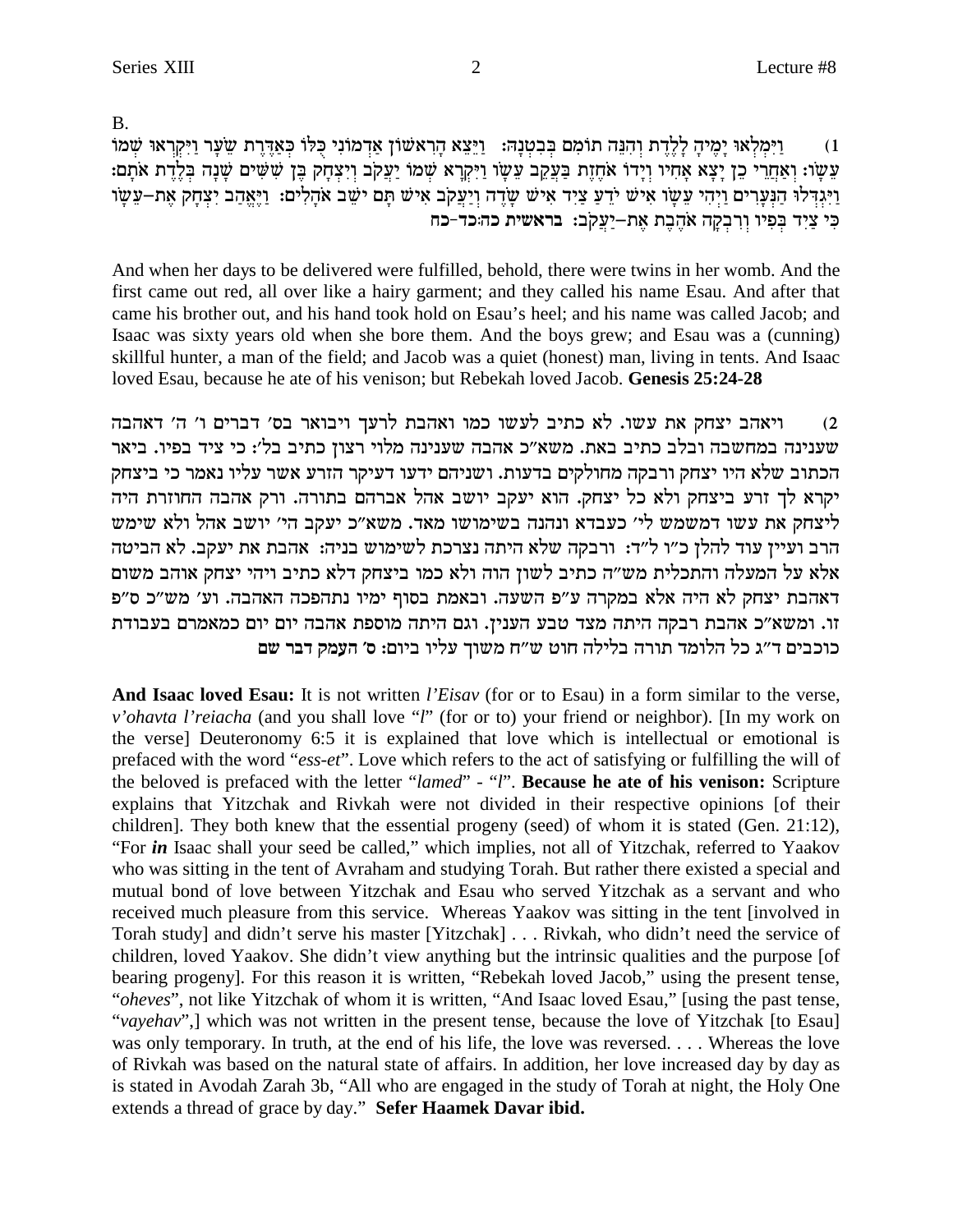$C_{\cdot}$ 

וַיַּזֵד יַעֲקֹב נַזִיד וַיַּבֹא עֵשׂו מִן הַשַּׂדֵה וְהוּא עַיֵף: | וַיֹּאמֵר עֵשׂו אֵל יַעֲקֹב הַלְעִיטֵנִי נָא מְן הָאַדֹם  $(1)$ הַאָדם הַזֶּה כִּי עָיֵף אֲנֹכִי עַל כֵּן קַרָא שִׁמוֹ אֲדוֹם: [יֹּאמֶר יַעֲקֹב מִכְרָה כַיּוֹם אֶת בְּכֹרְתְךָ לִי: [יֹּאמֶר עֵשֶׂו הִנֵּה אָנכִי הוֹלֵךְ לְמוּת וְלָמָה זֶה לִי בִּכֹרָה: וַיֹּאמֶר יַעֲקִב הִשָּׁבִעָה לִי כַּיּוֹם וַיִּשֶׁבַע לוֹ וַיִּמְכֹּר אֶת בִּכֹרֶתוֹ לְיַעֲקֹב: וְיַעֲקֹב נְתַן לְעֵשֶׁו לֶחֶם וּנְזִיד עֲדָשִׁים וַיֹּאכַל וַיֵּשְׁתְּ וַיָּקָם וַיֵּלַךְ וַיִּבֶז עֵשֶׁו אֶת הַבְּכֹרָה: בראשית

And Jacob cooked pottage; and Esau came from the field, and he was famished. And Esau said to Jacob, Feed me, I beg you, with that same red pottage; for I am famished; therefore was his name called Edom. And Jacob said, Sell me this day your birthright. And Esau said, Behold, I am at the point of death; and what profit shall this birthright do to me? And Jacob said, Swear to me this day; and he swore to him; and he sold his birthright to Jacob. Then Jacob gave Esau bread and pottage of lentils; and he did eat and drink, and rose up, and went his way; thus Esau despised his birthright. Genesis 25:29-34

(בראשית כ"ד) וד' ברך את אברהם בכל מאי בכל? . . . שלא מרד עשו בימיו מנלן? דכתיב:  $(2)$ (בראשית כ"ה) ויבא עשו מן השדה והוא עיף, ותנא: אותו היום נפטר אברהם אבינו, ועשה יעקב אבינו תבשיל של עדשים לנחם את יצחק אביו. [ומ"ש של עדשים]? אמרי במערבא משמיה דרבה בר מרי: מה עדשה זו אין לה פה, אף אבל אין לו פה. דבר אחר: מה עדשה זו מגולגלת, אף אבילות מגלגלת ומחזרת על באי העולם. מאי בינייהו? איכא בינייהו לנחומי בביעי. אמר רבי יוחנן, חמש עבירות עבר אותו רשע באותו היום: בא על נערה מאורסה, והרג את הנפש, וכפר בעיקר, וכפר בתחיית המתים, ושט את הבכורה. בא על נערה מאורסה ־ כתיב הכא: (בראשית כ"ה) ויבא עשו מן השדה, וכתיב התם: (דברים כ"ב) כי בשדה מצאה. הרג את הנפש כתיב הכא: עיף, וכתיב התם: (ירמיהו ד׳) אוי נא לי כי עיפה נפשי להורגים. וכפר בעיקר ־ כתיב הכא: (בראשית כ״ה) למה זה לי, וכתיב התם: (שמות ט"ו) זה אלי ואנוהו. וכפר בתחיית המתים ־ דכתיב: (בראשית כ"ה) הנה אנכי הולך למות. ושט את הבכורה ־ דכתיב: (בראשית כ"ה) ויבז עשו את הבכורה. בבא בתרא טז:

The L-rd had blessed Abraham in all things (Genesis 24:1) What is meant by 'in all things'?... [One] explanation is that Esau did not rebel so long as [Abraham] was alive.... Because it says (Gen. 25:29), And Esau came in from the field and he was faint. It has been taught [in connection with this] that that was the day on which Abraham our father died, and Jacob our father made a broth of lentils to comfort his father Isaac. Why was it of lentils? - In the West they say in the name of Rabbah b. Mari: Just as the lentil has no mouth, so the mourner has no mouth [for speech]. Others say: Just as the lentil is round, so mourning comes round to all the inhabitants of this world. What difference does it make in practice which of the two explanations we adopt? - The difference arises on the question whether we should comfort with eggs, [which have no mouth but are not perfectly round]. R. Johanan said: That wicked [Esau] committed five sins on that day. He dishonoured a betrothed maiden, he committed a murder, he denied G-d, he denied the resurrection of the dead, and he spurned the birthright. [We know that] he dishonored a betrothed maiden, because it is written here, "And Esau came in from the field," (ibid.) and it is written in another place [in connection with the betrothed maiden] (Deuteronomy 22:27), "He found her in the field." [We know that] he committed murder, because it is written here [that he was] faint, and it is written in another place (Jeremiah 4:31), "Woe is me now, for my soul faints before the murderers." [We know that] he denied G-d, because it is written here (Gen. 25:32), "What benefit is this to me," and it is written in another place (Exodus 15:2), "This is my G-d and I will make him an habitation." [We know that] he denied the resurrection of the dead because he said (Gen. 25:32), "Behold, I am on the way to die;" also that he spurned the birthright because it is written (ibid. 34), "So Esau despised his birthright." Bava Basra 16b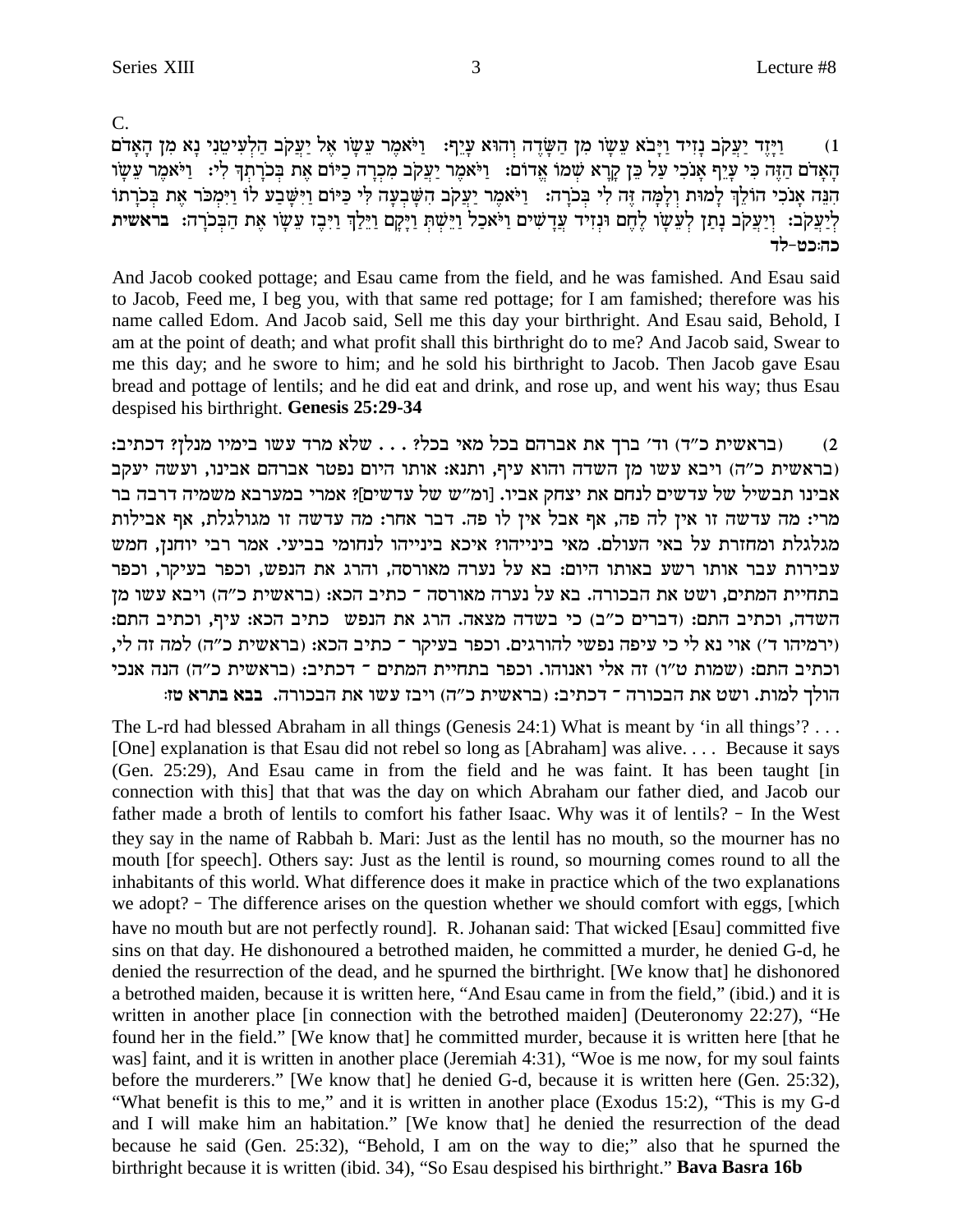ויזד יעקב נזיד. לא כתיב ויזד יעקב עדשים. ללמדנו שלא ידע עשו שהוא עדשים. שאלו ידע  $(3)$ היה אומר הלעיטני נא מן העדשים. אלא שלא ידע כי אם ראה תבשיל אדום ע״כ אמר סתם מן האדום. וזה היה בהשגחה כדי שיהיה נקרא בשביל זה המעשה אדום. דמסוגל זה השם אליו כדאיתא ברבה הוא אדום וארצו אדומה ולבושו אדום כו׳: העמק דבר, שם

And Jacob cooked pottage: It is not written, "And Jacob cooked lentils." This teaches us that Esau didn't know that the [pottage] was made up of lentils. Had he known, he would have said, "Feed me, I beg you, from these lentils." He didn't know, however, for he only saw a red pottage. For that reason he only said, "From the red pottage." This was a Providential act in order that he be called as a result of this incident "Edom" (i.e. "Red"), as the name was befitting him, as is stated in Midrash [Beraishis] Rabbah (75:4), "He is red, his land red, his clothing his red, etc." Haamek Davar, ibid.

בכרתך. לפי שהעבודה בבכורות, אמר יעקב אין רשע זה כדאי שיקרב להקב״ה. רש״י שם  $(4)$ 

Your birthright: Since the [Divine] service was through the first born, Yaakov said, "This evil one is not worthy of drawing close to the Holy One, blessed be He." Rashi, ibid.

והבכורה שיקח פי שנים בממון אביו. ויש אומרים שיש לבכור לעולם מעלה על הצעיר לקום  $(5)$ מפניו ולשרתו כבן לאב: ר' אברהם אבן עזרא שם

The birthright of the first born was that he should take a double portion in his father's property. There are those that say that the first born always has a special status that [the younger son] stand up before him and serve him, like a son serves a father. **R. Avraham ibn Ezra, ibid.** 

ויתכן כי פי השנים בבכורה ממשפטי התורה לא היה כן לפנים, רק לנחול מעלת האב  $(6)$ ושררתו, שיהיה לו כבוד ומעלה על צעירו ולכן היה אומר ליצחק אני בנך בכורך (להלן כז לב), לומר כי הוא הבכור הראוי להתברך, וכן כי זה הבכור שים ימינך על ראשו (להלן מח יח), להקדימו בברכה, ואולי היה נוטל גם בנחלה יותר מעט כי דין פי שנים מחדוש משפט התורה: רמב"ן שם

It is probable that the [entitlement of the] double portion of the first born is part of the laws of the Torah [from the time of Moshe] and was not in effect then. [The birthright meant] only the inheritance of the special rank of the father and his authority, that he should have the honor and rank over his younger sibling. For that reason Yaakov told Yitzchak (Gen. 27:32), "I am your first born son," saying in effect that he was the "first born" who was fit to be blessed. Similarly (Gen. 48:18), "For this is the firstborn; put your right hand upon his head," [being the first born entitled him] to be the first to be blessed. Perhaps, though, [in that period] the first born did take a little more of the inheritance, [but not the full double portion,] as the law of a double portion is an innovation of the law of the Torah, [which did not yet take effect]. Ramban, ibid.

Π. Receiving the Blessings

 $\mathsf{A}$ .

וַיְהִי כִּי זָקֵן יִצְחַק וַתְּכְהֵין ַ עֵינָיו מֵרְאֹת וַיִּקְרָא אֶת עֲשָׂו | בְּנוֹ הַגַּדֹל וַיֹּאמֵר אֲלָיו בְּנִי וַיֹּאמֵר אֲלָיו  $(1)$ וַיֹּאמַר הִנֵּה נָא זָקֲנְתִּי לֹא יָדַעתִּי יוֹם מוֹתִי: |וִעַתָּה שָׂא–נָא כֵלֵיךְ תִּלְיִךְ וְקַשְׁתֵּךְ וְצָא הַשָּׂדֵה הנני: וְצוּדָה לִּי צְיִד : וַעֲשֵׂה לִי מַטְעַמִּים כַּאֲשֶׁר אָהַבְתִּי וְהָבִיאָה לִּי וְאֹכֵלָה בַּעֲבוֹר תְּבָרֶכְךָ נַפְשִׁי בְּשֶׁרֶם אמות: בראשית כז:א-ד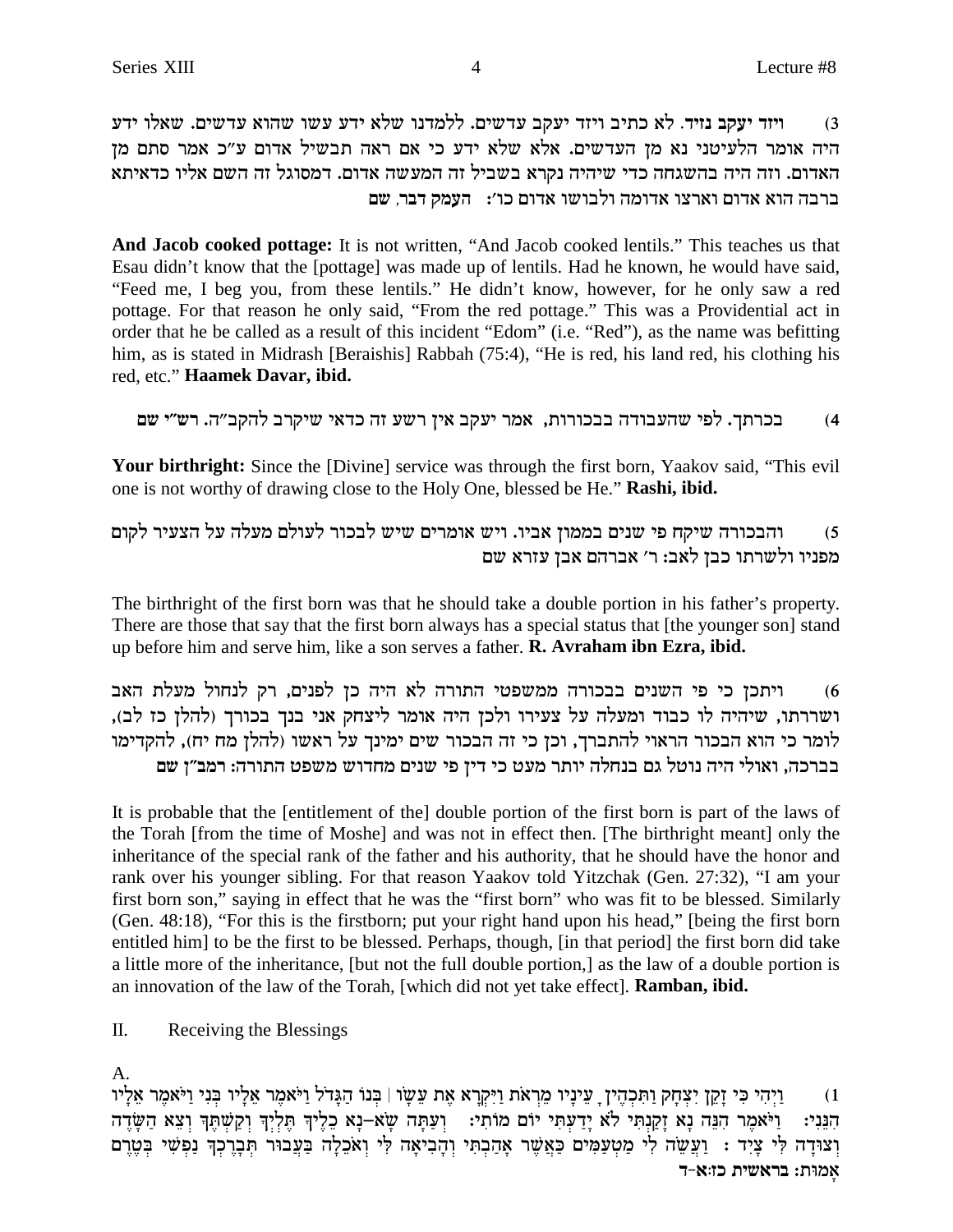And it came to pass, that when Isaac was old, and his eyes were dim, so that he could not see, he called Esau his eldest son, and said to him, My son; and he said to him, Behold, here am I. And he said, Behold now, I am old, I know not the day of my death; Now therefore take, I beg you, your weapons, your quiver and your bow and go out to the field, and catch me some venison; And make me savory food, such as I love, and bring it to me, that I may eat; that my soul may bless you before I die. Genesis 27:1-4

ידע יצחק כי יעקב ישיג ברכת אברהם התלויה אך בתורה ועבודה. . . . עמוד גמ"ח אם היא  $(2)$ נעשית לש"ש באשר כך רצון ד' אז ודאי אוכל פריה בעוה"ז והקרן קיימת לעוה"ב והכל בהשגחה פרטית . . . אבל העושה גמ"ח מצד טבעו או דעת אנושי שראוי לעשות כן אין לזה שכר בעוה"ב והנהגה רוחנית אבל מכ"מ יש לזה שכר בעוה"ז. . . . והנה ראה יצחק בדעתו שמדה זו לעשות גמ"ח מדעת אנושי לבד אינו ראוי ליעקב כלל. באשר נוצר אך לתורה ולתעודה ואין לו להתנהג בחסד אלא לש"ש וקיום תורתו. ואם לא בזה האופן אינו ראוי ליעקב כלל. באשר נוצר אך לתורה ולתעודה ואין לו להתנהג בחסד אלא לש"ש וקיום תורתו. ואם לא בזה האופן אינו ראוי להתברך כלל. אפי׳ ברכת עוה״ז לבד. ... ומדה זו מגעת אך לעשו שנוצר להליכות עולם. וגם למדה זו של הטבע מועיל יותר מעלת הבכורה כמש״כ להלן י״ט. ע״כ רצה לזכות את עשו במצות כיבוד אב כמו שאירע ליפת. ויהנה אותו בסעודה . . . ובאשר אינו ראוי לעשות סעודה ביום המות. ע"כ רצה להקדים הענין. העמק דבר שם

... Yitzchak knew that Yaakov would receive the blessings of Avraham, which are solely dependent upon Torah and Divine Service . . . When the pillar of Loving Kindness, [upon which the world is supported], is upheld through acting for the sake of Heaven, which is the [fulfillment] of the] will of G-d, then certainly one partakes of its fruits in this world and the principle remains for the next world. All of this is done through special Divine Providence.... When one acts with kindness as a result of one's inherent nature or because it is dictated by logic, as it is fitting for humans to act in such a manner, one does not receive reward in the World to Come nor is he given a special Divine Providence, but nonetheless, he receives reward in this world..... Now Yitzchak felt that this approach of acting kindly based upon logic is totally unfit for Yaakov, as he was designed to dedicate his life solely for Torah and Divine knowledge, and that he should only do acts of kindness for the sake of Heaven and the fulfillment of His Torah. Otherwise, it wasn't at all fitting for Yaakov to receive any blessing at all, even if it would only be for this world.... This kind of behavior [based upon logic and natural inclination and its resulting reward] is only befitting for Esau who was designed to be involved in the goings on of this world. In addition, for such a non-supernatural approach, the quality of being a first born is beneficial, as will be explained in verse 19. For this reason, [Yitzchak] wanted to grant [Esau] the opportunity of fulfilling the commandment of honoring his father, as was the case of Japheth [who merited blessings as a result,] by granting [Yitzchak] pleasure through preparing a meal... . And since it is not possible to prepare a meal on the day of death, [which would normally be the most appropriate time of bestowing a blessing, he wanted to [make sure that it was done] before hand. Haamek Davar, ibid.

 $B<sub>1</sub>$ 

וְרִבְקָה שֹׁמֲעַת בְּדַבֵּר יִצְחָק אֵל עֵשַׂוּ בְּנוֹ וַיֵּלֵךְ עֵשָׂוּ הַשָּׂדֵה לַצוּד צַיִד לְהָבִיא: וְרִבְקָה אָמְרָה אֵל  $(1)$ יַעֲקָב בִּנָה לֵאמֹר הִנֵּה שָׁמַעְתִּי אֶת אָבִיךְ מְדַבֵּר אֵל עֵשָׂו אָחִיךְ לֵאמֹר: [הָבִיאָה לִי צַיִד וַעֲשֵׂה לִי מַטִעַמִּים וְאֹכֵלָה וַאֲבַרֵכְבָה לְפְנֵי ד' לְפְנֵי מוֹתִי: וְעַתַּה בְנִי שִׁמֲעֹ בְּקִלִי לַאֲשֶׁר אֲנִי מִצַוָּה אֹתַךְ: ` לֵךְ נָא אֶל הַצֹּאן וְקָח לִי מִשָּׁם שִׁנֵי גְדֵיֵי עִזִּים טֹבִים וְאֶעֱשֶׂה אֹתַם מַטִעֲמִים לְאֲבִיךְ כָּאֲשֶׁר אָהֶב: וְהֶבָאת לְאָבִיךְ וְאָכָל בַּעֲבָר אֲשֶׁר יִבָרֶכְךָ לְפְנֵי מוֹתוֹ: [יֹּאמֶר יַעֲקֹב אֶל רִבְקָה אָמוֹ הֶן עֲשָׂו אָחִי אִישׁ שָעָר וְאָנֹכִי אִישׁ חַלְק: אוּלַי יְמְשֵׁנִי אָבִי וְהָיִיתִי בְעֵינָיו כִּמְתַעְתֵּעַ וְהֵבֵאתִי עָלַי קִלָלָה וְלֹא בְרָכָה: [וִתֹּאמֵר לוֹ אִמּוֹ עַלַי קִלְלַתְךָ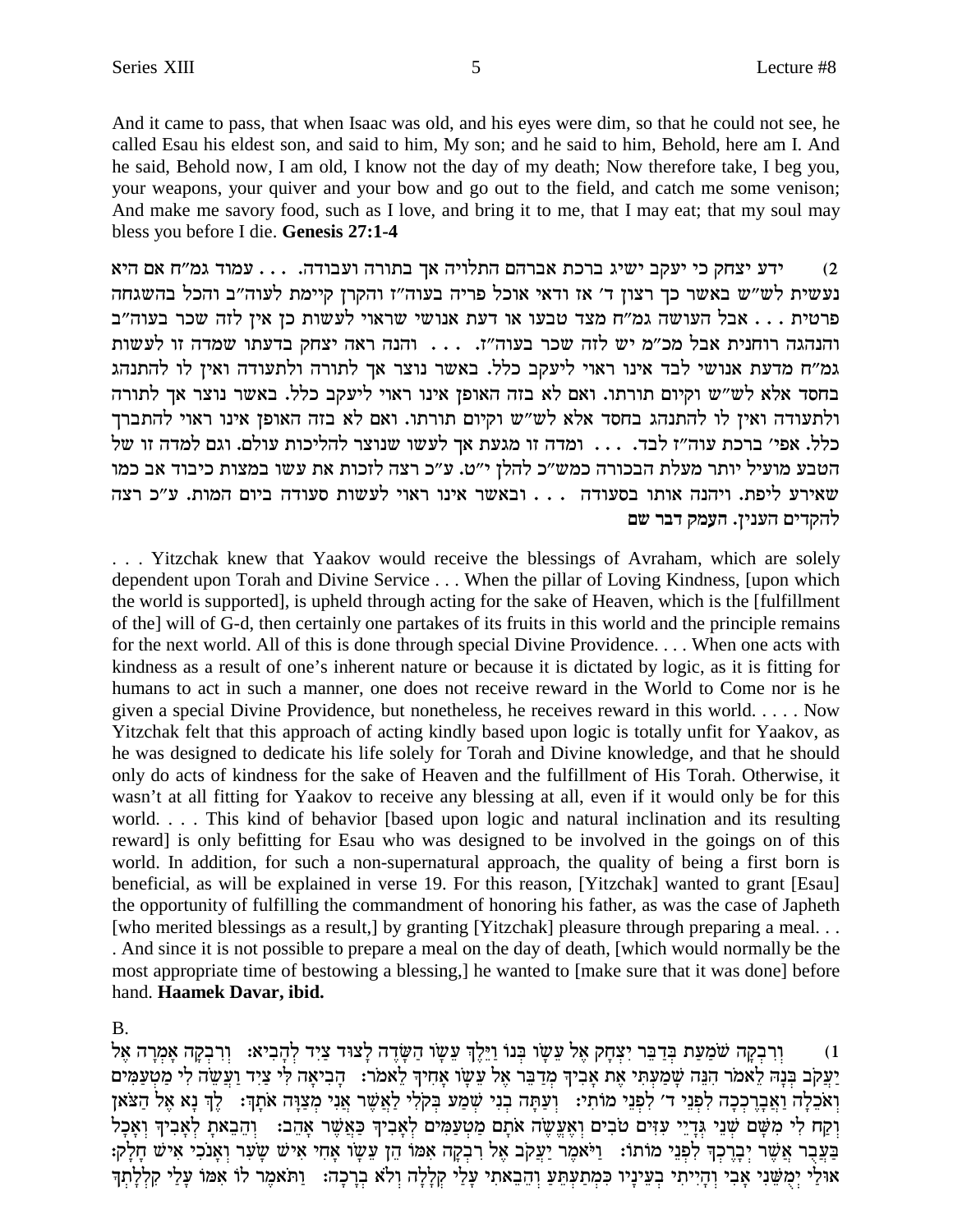בְּנִי אַךְ שְׁמַע בְּקֹלִי וְלֵךְ קַח לִי: וַיֵּלֶךְ וַיִּקַח וַיָּבֵא לְאִמּוֹ וַתַּעַשׂ אִמּוֹ מַטִעַמִּים כַּאֲשֶׁר אָהֵב אָבִיו: וַתִּקַח רְבִקָה אֶת בִּגְדֵי עֵשָׂו בִּנָהּ הַגָּדֹל הַחַמְדֹת אֲשֶׁר אִתָּה בַּבָּיִת וַתַּלְבֵּשׁ אֶת יַעֲקֹב בִּנָה הַקָּטָן: וְאֵת עֹרֹת גִּדָיֵי .<br>הַעִּזִּים הַלְבִּישָׁה עַל יָדְיו וְעַל חֶלְקַת צַוָארָיו: וַתִּתֵּן אֶת–הַמַּטְעַמִּים וְאֶת הַלֶּחֶם אֲשֶׁר עָשָׂתָה בְּיַד יַעֲקֹב בִּנָה: בראשית כז:ה-יז

And Rebekah heard when Isaac spoke to Esau his son. And Esau went to the field to hunt for venison, and to bring it. And Rebekah spoke to Jacob her son, saying, Behold, I heard your father speak to Esau your brother, saying, Bring me venison, and make me savory food, that I may eat, and bless you before the L-rd before my death. Now therefore, my son, obey my voice according to that which I command you. Go now to the flock, and fetch me from there two good kids of the goats; and I will make them into savory food for your father, such as he loves; And you shall bring it to your father, that he may eat, and that he may bless you before his death. And Jacob said to Rebekah his mother: Behold, Esau my brother is a hairy man, and I am a smooth man; My father perhaps will feel me, and I shall seem to him as a deceiver; and I shall bring a curse upon me, and not a blessing. And his mother said to him: Upon me be your curse, my son; only obey my voice, and go fetch me them. . And he went, and fetched, and brought them to his mother; and his mother made savory food, such as his father loved. And Rebekah took the best garments of her eldest son Esau, which were with her in the house, and put them on Jacob her younger son; And she put the skins of the kids of the goats upon his hands, and upon the smooth of his neck; And she gave the savory food and the bread, which she had prepared, to the hand of her son Jacob. Genesis 27:5-17

אבל רבקה מאהבתה ליעקב השתדלה אשר הרשעים שיצאו מיעקב שיעשו חסד. ישאו ברכה  $(2)$ מד' בעוה"ז כמו שהי' באמת בדורו של אחאב שנתברכו בגשמים לפני קללת אליהו כדאי' בפ' חלק. והי' בזכות חסד שהי' אחאב ודורו נזהירם הרבה. וכן בכל דור יש אפיקורסים והם בעלי חסד ומתברכים בשפע. והכל בא מברכת יצחק שכיון לברך את עשו והגיעה ליעקב וחז"ל ביארו כ"ז כדברינו כמו שיבואר להלן כ"ז. ומעתה מובן מה שבא ההשגחה שיגיע ברכה זו ליעקב במרמה. משום שבאמת אין זה מדת יעקב. וגנובה היא מדה זו מהליכות אוה״ע. העמק דבר שם

But Rivka, out of her love for Yaakov, made the effort on behalf of those evil ones that would issue forth from Yaakov, so that they would receive G-d's blessings in this world if they would act kindly, as was truly the case with Ahab, who was blessed with rain prior to Eliyahu's curse, as is stated in Sanhedrin, Perek Helek. This was as a result of the merit of the kindness which Ahab and the rest of the generation were scrupulous in observing. Similarly, there are heretics who are generous and are blessed with an abundance [of wealth]. All of this is because of Yitzchak's blessing which he intended to give Esau but was received by Yaakov. Our Sages explained all of this in the manner we stated, as will be explained on verse 27. With this we can understand why Providence directed that Yaakov should receive this blessing through trickery, for this [non spiritual] approach to life [the subject of this blessing] is truly not in concert with Yaakov's true nature and was purloined from a this worldly approach [which is befitting Esau]. Haamek Davar ibid.

הנה רבקה הבינה כל כונת יצחק איך רוצה לעשות התקשרות בין עשו ובין יעקב כהתקשרות  $(3)$ יששכר וזבולון ושבט לוי וישראל שיעקב יעסוק בתורה ועשו יפרנס אותו, אבל היא ידעה היטב רשעת עשו ורוע תכונתו . . . והעושר שיתן לו אביו בברכתו יהיה שמור לרעתו לכן ראתה כי טוב שיבורך יעקב גם בברכת עה״ז בעושר וממשלה. מלבי״ם שם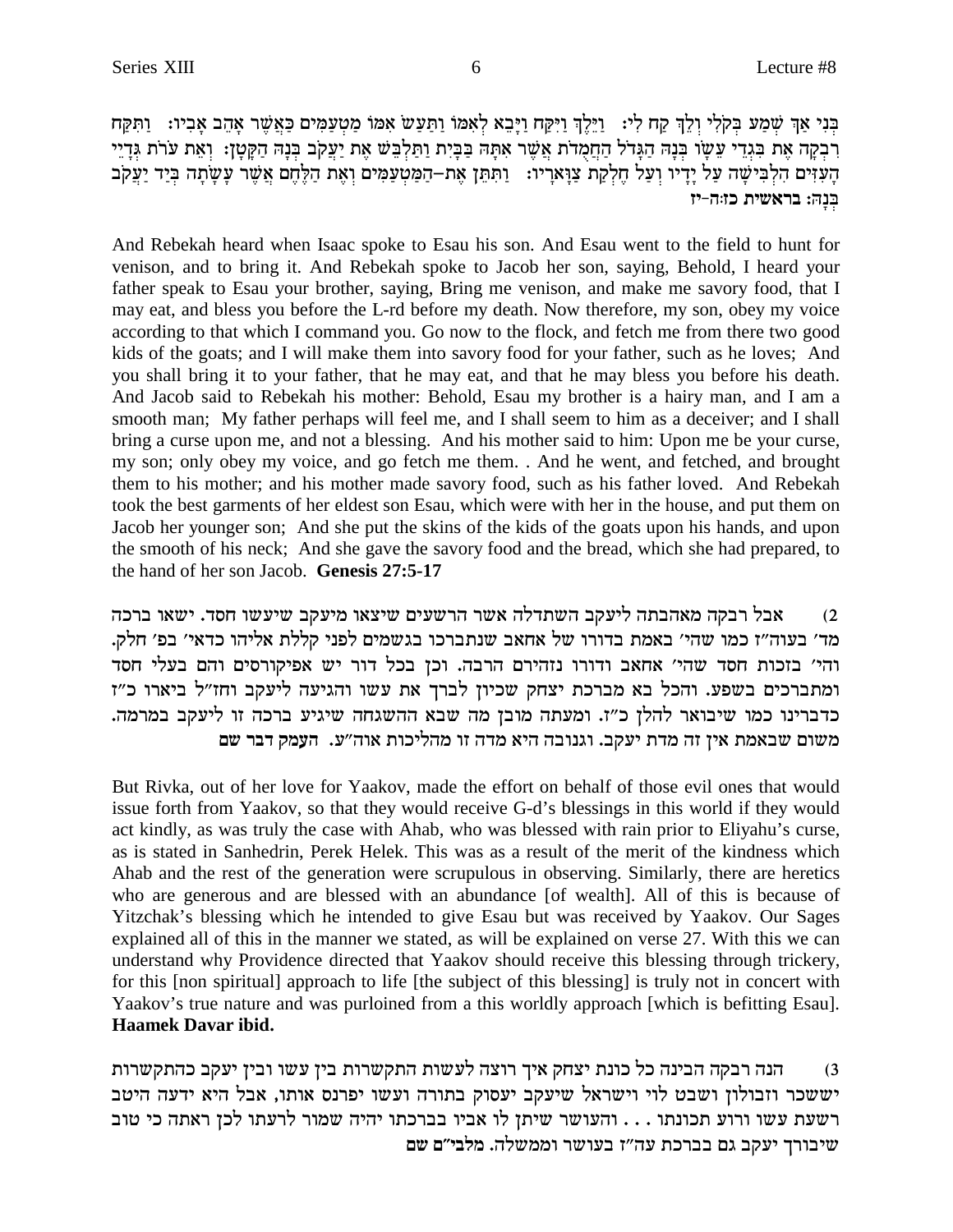Now Rivkah understood that the entire motivation of Yitzchak was that he wanted to create a bond between Esau and Yaakov similar to the bond that existed between Yissacher and Zevulon or the tribe of Levi and the rest of Israel, so that Yaakov would involve himself in the study of Torah and Esau would support him. [Rivkah], however, knew quite well of Esau's evil doings and his terrible nature . . . and that the wealth that his father would bequeath him through the blessing would be used against [Yaakov]. Therefore she saw that it would be better that he bless Yaakov with the blessings of this world, i.e. wealth and power. Malbim, ibid.

#### $C_{\cdot}$

וַיַּבֹא אֵל אַבִיו וַיֹּאמֶר אַבִי וַיֹּאמֶר הַגַּנִי מִי אַתַּה בְּנִי: וַיֹּאמֶר יַעֲקֹב אֵל אַבִיו אַנֹכִי עֵשׂו בְּכֹוֶךְ  $(1)$ עַשִׂיתִי כַּאֲשֶׁר דִּבַּרְתַּ אֶלֵי קוּם נַא שִׁבָה וְאַכְלָה מְצֵידִי בַּעֲבוּר תִּבְרָכְנִי נַפְשֵׁךָ: 「וַיֹּאמֶר יִצְחַק אֵל בְּנוֹ מַה זֶה מְהַרְתַּ לְמְצֹא בְּנִי וַיֹּאמֶר כִּי הְקְרַה ד' אֱ–לֹהֶיךָ לְפָנָי: - וַיֹּאמֶר יִצְחָק אֵל יַעֲקֹב גִּשָׁה נָּא וַאֲמְשָׁךְ בְּנִי הַאַתַּה זֵה בִּנִי עֵשֶׂו אִם לֹא: [יִיּגֵשׁ יַעֲקִב אֶל-יִצְחַק אֲבִיו וַיִּמְשֶׁהוּ וַיֹּאמֵר הַקִּל קוֹל יַעֲקִב וְהַיַּדֵיִם יִדֵי עֲשֵׂו: וְלֹא הִכִּירוֹ כִּי הַיִּוּ יַדְיוּ כִּידִי עֲשֵׂו אַחִיו שִׂעֲרֹת וַיְבַרְכָהוּ: וַיֹּאמֶר אַתָּה זָה בִּנִי עֲשֵׂו וַיֹּאמֶר אַנִי: וַיֹּאמֶר הַגִּשָׁה לִי וְאֹכְלָה מִצִיד בְּנִי לְמַעַן תִּבְרֶכךְ נַפְשִׁי וַיַּגֲשׁ לוֹ וַיִּאבָל וַיָּבָא לוֹ יַיִן וַיִּשִׁתּ: וַיֹּאמֵר אֵלְיו יִצְחָק אָבִיו גִּשָׁה נָא וּשֵׁקָה לִי בְּנִי: | וַיְּגַּשׁ וַיִּשַּׁקְ–לוֹ וַיְרַח אֶת–רֵיחַ בְּנָדְיו וַיְבְרַכֵהוּ וַיֹּאמֶר רְאֵה רֵיחַ בְּנִי כריח שדה אשר ברכו ד׳: בראשית כזויח-כז

And he came to his father, and said: My father; and he said: Here am I; who are you, my son? And Jacob said to his father: I am Esau, your firstborn; I have done according to what you told me; arise, I beg you, sit and eat of my venison, that your soul may bless me. And Isaac said to his son: How is it that you have found it so quickly, my son? And he said: Because the L-rd your G-d brought it to me. And Isaac said to Jacob: Come near, I beg you, that I may feel you, my son, whether you are really my son Esau or not. And Jacob went near to Isaac his father; and he felt him, and said: The voice is Jacob's voice, but the hands are the hands of Esau. And he discerned him not, because his hands were hairy, as his brother Esau's hands; so he blessed him. And he said, Are you really my son Esau? And he said, I am. And he said: Bring it near to me, and I will eat of my son's venison, that my soul may bless you. And he brought it near to him, and he ate; and he brought him wine, and he drank. And his father Isaac said to him: Come near now, and kiss me, my son. And he came near, and kissed him; and he smelled the smell of his garment, and blessed him, and said: See, the smell of my son is like the smell of a field which the L-rd has blessed. Genesis 27:18-27

אבי. והמתין עד שיבין מהתשובה אם השעה מוכשרת להכין עצמו לרוה"ק ולברך. ע"כ ענה  $(2)$ הנני: עשו בכרך . . . ואמר יעקב כי אני הבכור באשר קנה הבכורה והיה בזה דבר אמת ליעקב אלא שיצחק לא ידע מזה: ויברכהו. באשר הוחלט במחשבתו שהוא עשו חשב עוד מה שהקול קול יעקב הוא בתחבולה נכונה לעשו לשנות קולו ולשונו הפעם באשר נדרש להמשיך רוה"ק על דבריו של יצחק וטוב להזכיר שם ד' כלשון הכתוב בכל המקום אשר אזכיר את שמי אבוא אליך וברכתיך. וגם קול יעקב המורגל בתורה ותפלה מסוגל להופיע רוה"ק ע"כ עושה עשו ככה. ע"כ. ויברכהו. אישר חילו כי טוב הוא עושה להקל מיצחק הענין להמשיך עליו רוה"ק. ובספורנו כ' דבשביל שחשדו ומצא שלא כן הוא מש"ה ברכו כדאי' בברכות דל"א ב' ולא עוד אלא שצריך לברכו: אתה זה בני עשו. לא כחוזר ומסתפק דא"כ מה חשב שיועיל בהשיבו שנית אני. אלא בשביל שנדרש לברכה לעורר אהבה להמתברך. ומזה הטעם א"ל אח"כ גשה נא ושקה לי ע"כ הזכיר אותו בשמו. דהזכרת השם מועיל לעורר אהבה כאשר יבואר להלן מ"ח ח' . . . וירח את ריח בגדיו. ראה ברוה"ק גדולת גמ"ח של בוגדיו שנעשה לא לש"ש. . . . הנעשה בדעת אנושי מכונה בשם בגדיו שהגוף ודעת אנושי המה מלכושי הנפש הנעלה. העמק דבר שם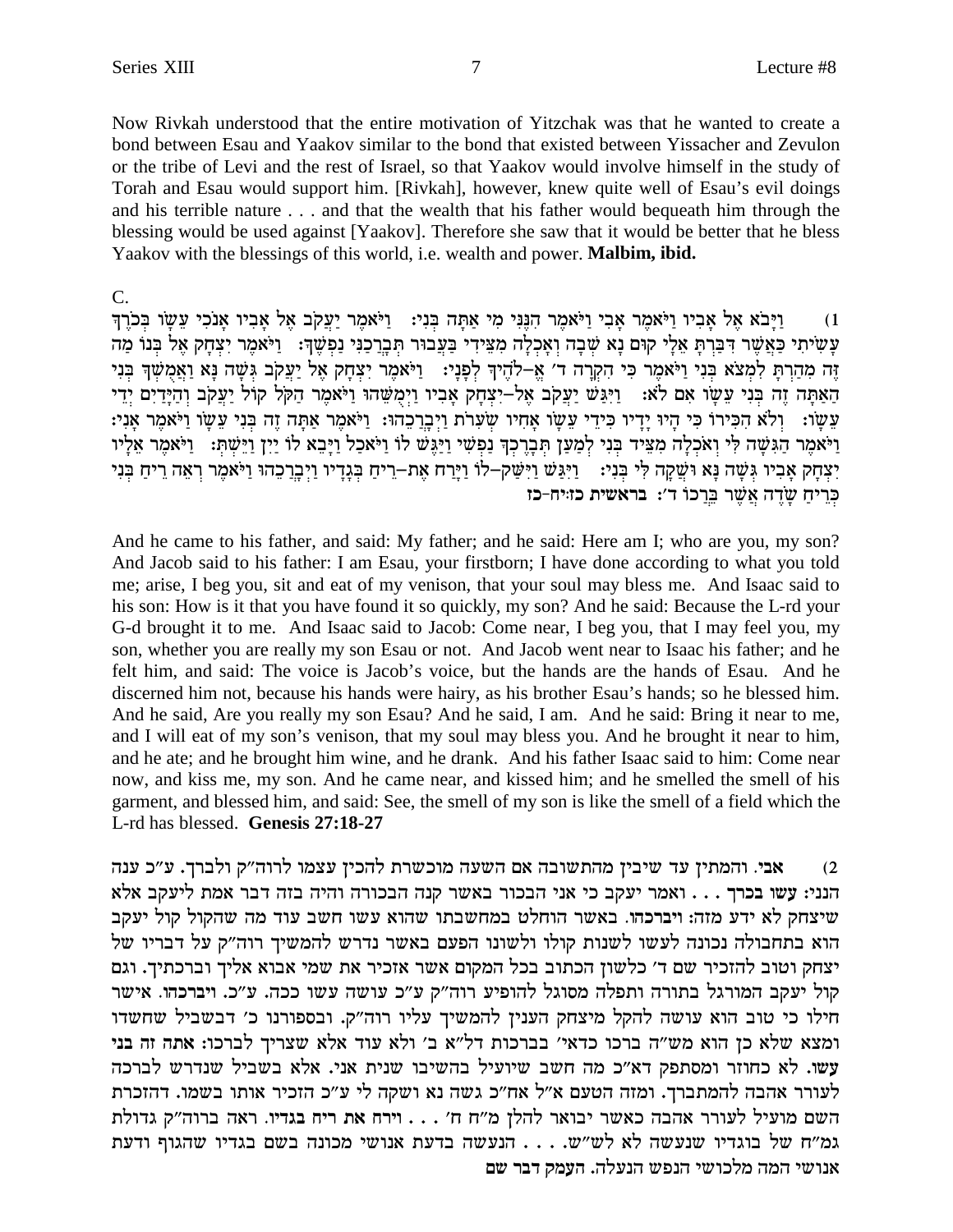**My father:** [Yaakov waited until he would understand from [Yitzchak's reply] that the time was propitious for him to prepare himself to receive the Holy Spirit and to bestow the blessing. That is why he answered, "Here I am [ready]."**Esau, your first born:** . . . Yaakov said, "I am the first born," as I have purchased the birthright. This statement was true as far as Yaakov was concerned, but Yitzchak was not aware of this [purchase]. **And he blessed him:** Since he was convinced that he was Esau, he supposed that the reason that the voice was similar to Yaakov's was intentionally done by Esau, in order to cause the Holy Spirit to descend upon Yitzchak's words. He mentioned G-d's name in the spirit of the verse (Exodus 20:21), "In all places where I cause my name to be pronounced I will come to you, and I will bless you." In addition, the voice of Yaakov which was accustomed to studying Torah and praying was more propitious to bring about the Holy Spirit. **And he blessed him:** He blessed him with renewed strength as he had done well in helping Yitzchak bring about the Holy Sprit. Seforno writes that he blessed him because he had previously falsely suspected him, as is stated in Berachos 31b, and was required to bless him. [**And he said,] Are you really my son Esau?:** Not that he was really in doubt [at this point] because if that would have been the case how would his second reply have helped. [He asked him,] however, as the love of one who bestows a blessing must be aroused towards the object of his blessing. For that reason he said to him afterwards, "Come near now, and kiss me." That is why he mentioned him by name, as mentioning a name arouses feelings of love, as will be explained in Gen. 48:8. . . . **And he smelled the smell of his garment:** [Yitzchak] saw through the Divine Spirit the greatness of the acts of kindness performed by the rebels [*bogdav*] which are not done for the sake of Heaven. . . . [Kindness] which is done based upon human logic is called "*bigadav*" (his clothing) since the body and intellect are clothing for the higher soul. **Haamek Davar, ibid.**

D.

ן בְּנְתֶּן לְךָּ הָאֱ–לֹהִים מִטַּל הַשָּׁמַיִם וּמִשְׁמַנֵּי הָאָרֶץ וְרֹב דָּגָן וִתִירשׁ: יַעֲבִדוּךְ עַמִּים וְיִשִׁתַּחֲווּ לִךְ לאמים הוה גביר לאחיד וישתחוו לד בני אמד ארריך ארור ומברכיד ברוד: בראשית כז:כח-כט

Therefore G-d give you of the dew of heaven, and the fatness of the earth, and plenty of grain and wine; Let people serve you, and nations bow down to you; be lord over your brothers, and let your mother's sons bow down to you; cursed be every one who curses you, and blessed be he who blesses you. **Genesis 27:28-29**

zkxak ynn d"d eyrl jxan `edy wgvi ly ezaygn itl dpde .'ied xn` `le **:midl-`d** (2 וה ליפת. יפת א–להים ליפת. . . . באשר הברכה איננה מכח תורה ועבודה וגמ״ח שנעשה לש״ש. כי אם כמו דור אחאב וכדומה כמש"כ בהר"ד. וא"כ אז תבוא שפע הברכה מכח טבע הבריאה שנוסד dne`y oey`x ziaa miiwzp dfe **. . . :jig`l xiab ded** :midl-`d mya xn` d"yn .cqg zekf lr אדום אע"ג שהיא מלוכה בפ"ע מכ"מ היו משמעים לישראל אפי' בימי אחאב ומלכי יהודה הרשעים ורק בשביל כח גמ״ח הנפלא: וישתחוו לך בני אמך. ג״כ זרע עשו והשתחוו מלא הוא עבדות ממש וזה הי' בימי מלכות בית שני שהיו אדום עבדים ממש לישראל ומש"ה כתיב בני אמך. שנכנסו לגמרי בהנהגת ישראל. . . . ונתקיים ביעקב עד שנתקלקל גם כח גמ"ח של יעקב. וכמו שהוכיח הושע הנביא מה אעשה לך אפרים . . . וחסדכם כענן בקר. . . . ובבית שני נתקלקל ע"י שנאת חנם ורציחה כידוע: העמק דבר שם

**G-d (E-lohim**): The Tetragrammaton (Four letter Name which is pronounced A-donai-L-rd) was not used. Now according to Yitzchak's understanding he was blessing Esau. Therefore, this takes the exact form of the blessing of Noah to Japheth (Yefes) (Gen. 9: 27), "G-d shall enlarge Japheth." . . . Since the blessing wasn't for those [who dedicated themselves to] Torah study,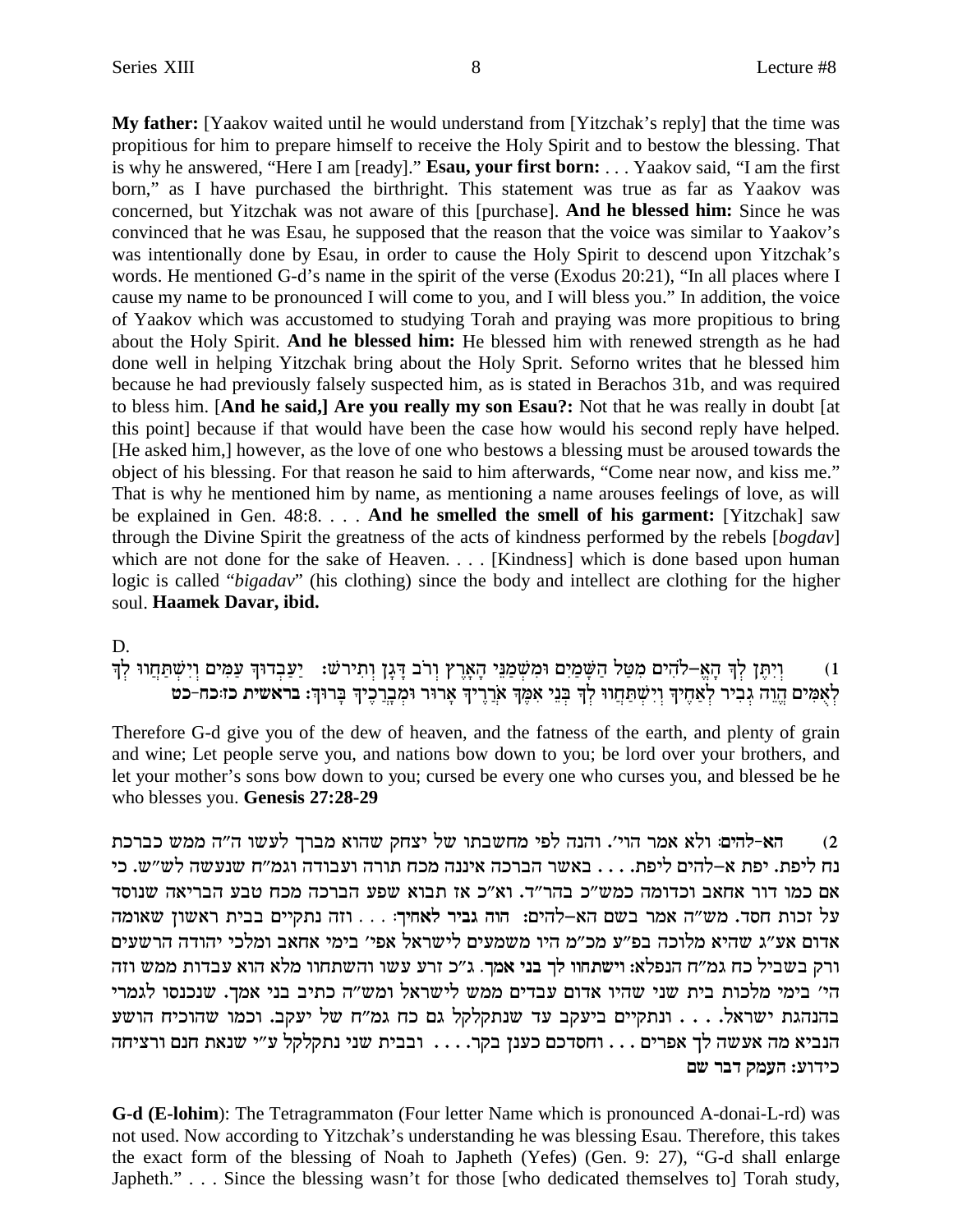Divine service, and loving-kindness that was performed for the sake of Heaven, but rather for those similar to the generation of Ahab, as was stated before, the abundance of blessing would come about through the power of the Creation that was established through kindness. For that reason the name E-lohim (G-d) is used. **Be lord over your brothers:** . . . This was fulfilled in the first Temple period when the nation of Edom, even though they were an independent nation, were subservient to Israel during the time of Ahab and the wicked kings of Judea. This was all due to the amazing power of kindness. And let your mother's sons bow down to you: This also refers to the descendants of Esau. The word "*hishtachaveh*" in the full form (with two "vavs") refers to actual slavery. This occurred during the period of the second Temple when Edom actually became slaves to Israel. For that reason it is written, "your mother's sons," for they completely became culturally one with Israel. . . . This [blessing] was fulfilled with Yaakov until their kindness dwindled, as the prophet Hoshea rebuked them (Hoshea 6:4), "O Ephraim, what shall I do to you? O Judah, what shall I do to you? For your kindness is like the morning mist, and like the dew that early goes away." . . . In the second Temple they became corrupt through unwarranted hatred and murder, as it well known. Haamek Davar, ibid.

#### E.

וַיִּהִי כַּאֲשֶׁר כִּלָּה יִצְחָק לִבְרֵךְ אֶת יַעֲקֹב וַיִּהִי אַךְ יָצֹא יָצָא יַעֲקֹב מֵאֵת פִּנֵי יִצְחָק אָבִיו וִעֵשָׂו אָחִיו  $(1)$ בָּא מִצֵידוֹ: וַיַּעֲשׂ גַּם הוּא מַטְעַמִּים וַיָּבֵא לְאָבִיו וַיֹּאמֵר לְאָבִיו יָקָם אָבִי וִיֹאכַל מִצֵיד בִּנוֹ בַּעֲבְר תִּבְרַכְנִי נַפְשֶׁךָ: יַיֹּאמֶר לוֹ יִצְחַק אַבְיו מִי–אַתַּה וַיֹּאמֶר אֲנִי בְּנִךְ בְּכֹוִךְ עֵשָׂו: וַיֵּחֵרַד יִצְחַק חֲרָדָה גְדֹלַה עַד מְאֹד וַיֹּאמֶר מִי אֵפוֹא הוּא הַצָּד צַיָד וַיַּבֵא לִי וַאֹכָל מְכֹּל בְּטֶרֶם תַּבוֹא וַאֲבְרָכֶהוּ גַּם בְּרוּךְ יִהְיֶה: | כְּשָׁמֹעַ עֵשָׂו אֶת דִּבְרֵי אָבִיו וַיִּצְעַק צְעָקֶה גְּדֹלָה וּמָרָה עַד מְאֹד וַיֹּאמֶר לְאָבִיו בָּרַבֵנִי גַם אָנִי אָבִי: וַיֹּאמֵר בָּא אָחִיךְ בִּמְרָמָה וַיִּקַח בְּרְכָתֶךָ: וַיֹּאמֶר הֲכִי קָרָא שָׁמוֹ יַעֲקִב וַיַּעְקָבֶנִי זֶה פַעֲמַיָם אֶת בְּכֹרֶתִי לַקַח וְהִנֵּה עָתָּה לַקַח ברכתי ויאמר הלא אצלת לי ברכה: ניען יצחק ויאמר לעשו הן גביר שמתיו לך ואת כל אחיו נתתי לו לעבדים ודגן ותירש סמכתיו ולכה אפוא מה אעשה בני: ניאמר עשו אל אביו הברכה אחת הוא לְךְ אָבִי בְּרֵכֵנִי גַם אָנִי אָבִי וַיִּשָּׂא עֵשָׂו קלו וַיֵּבְךָ: וַיַּעַן יִצְחָק אָבִיו וַיֹּאמֶר אֵלְיו הִנֵּה מִשְׁמַנֵּי הָאָרֶץ יִהְיֶה מוֹשָׁבֶךְ וֹמִטַּל הַשָּׁמַיִם מֵעָל: [וְעַל חַרְבְּךְ תִחְיֶה וְאֶת אָחִיךְ תַעֲבֹד וְהָיָה כַּאֲשֶׁר תָרִיד וּפְרַקְתָ עִלּוֹ מֵעַל צוּארךּ. בראשית כז∶ל-מ

And it came to pass, as soon as Isaac had finished blessing Jacob, and Jacob had scarcely gone out from the presence of Isaac his father, that Esau his brother came in from his hunting. And he also had made savory food, and brought it to his father, and said to his father, Let my father arise, and eat of his son's venison, that your soul may bless me. And Isaac his father said to him, Who are you? And he said, I am your son, your firstborn Esau. And Isaac trembled very much, and said: Who then is he who hunted ventson, and brought it to me, and I have eaten of all before you came, and have blessed him? moreover, he shall be blessed. And when Esau heard the words of his father, he cried with a great and very bitter cry, and said to his father: Bless me, me also, O my father. And he said: Your brother came with cunning, and has taken away your blessing. And he said, Is not he rightly named Jacob? for he has supplanted me these two times; he took away my birthright; and, behold, now he has taken away my blessing. And he said, Have you not reserved a blessing for me? And Isaac answered and said to Esau: Behold, I have made him your lord, and all his brothers have I given to him for servants; and with grain and wine have I sustained him; and what shall I do now to you, my son? And Esau said to his father: Have you but one blessing, my father? bless me, me also, O my father. And Esau lifted up his voice, and wept. And Isaac his father answered and said to him: Behold, your dwelling shall be the fatness of the earth, and of the dew of heaven from above; And by your sword shall you live, and shall serve your brother; and it shall come to pass when you shall have the dominion (or alternately, when you are pained by the descendants of Jacob who are not loyal to the Torah), that you shall break his yoke from off your neck. Geneis 27:30-40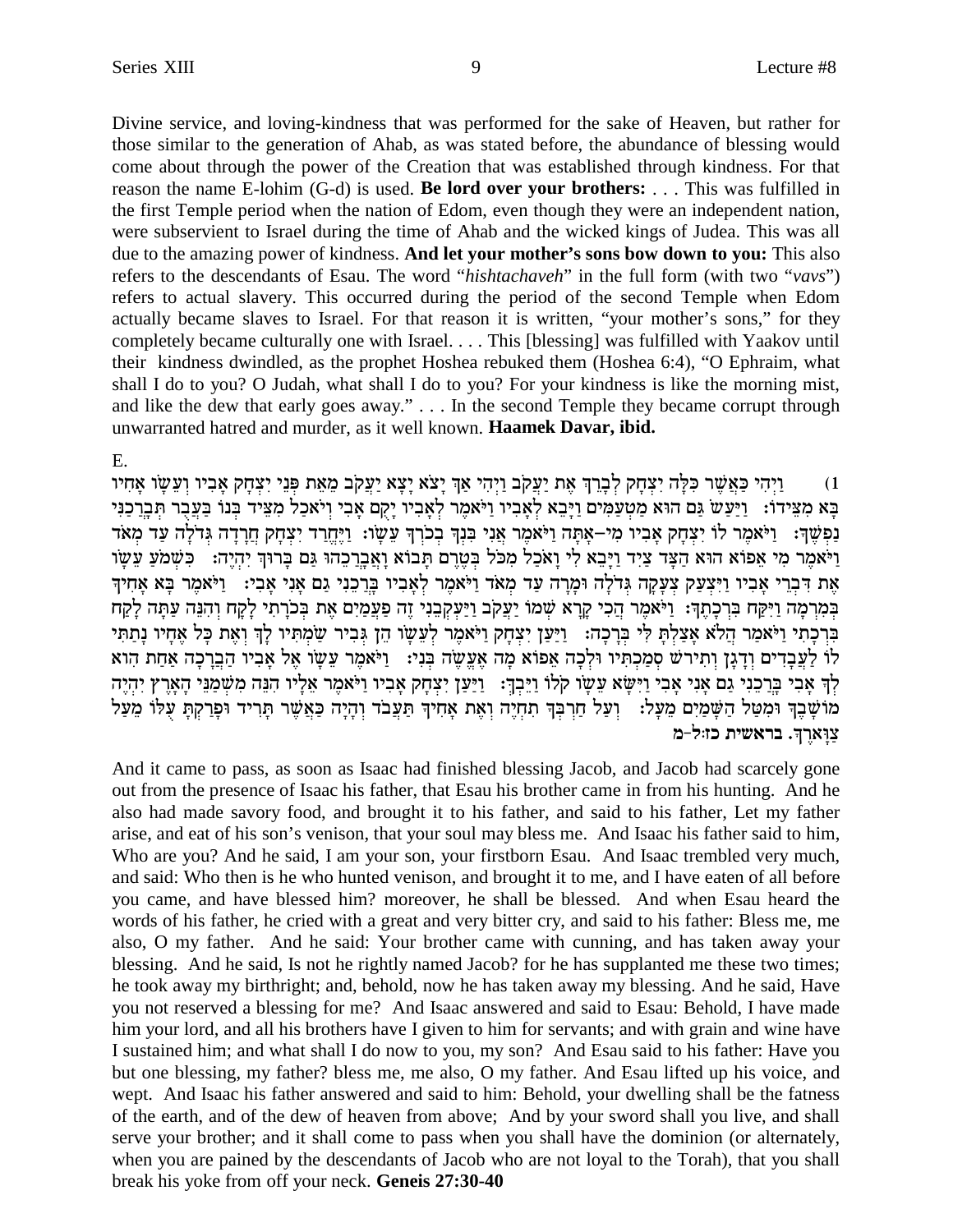והיה כאשר תריד. דכ"ז לא נדבר אלא באומה הנקראה ע"ש אדום ומעולם לא היתה אומה  $(2)$ הנקראת ע"ש אדום בממשלה גבוהה ורק יצא ממנו יחידים רודים בעמים היינו קיסרי רומה שהיו מזרע צפו בן אליפז שבא לכתים הוא רומה. וע"ז אמר כאשר תריד. אז. ופרקת עלו מעל צוארך. גם אומה של אדום הנכנעת ליהודה תצא בפריקת עולו ע"י ממשלת כתים שרודים בהם בני עשו: העמק דבר, שם

And it shall come to pass when you shall have the dominion (or alternately, when you are pained by the descendants of Jacob who are not loyal to the Torah): All of this was only said in regards to a nation which was called by the name Edom, [like its founder], and such a nation never had great power. There were, however, individuals [of that nation] who dominated nations, meaning the Caesars who ruled over Rome who were descended from Tzefo, the son of Eliphaz, who came to the Kittim, which are the Romans. Regarding this [nation of Edom] is it written, "And it shall come to pass when you shall have the dominion (or alternately, when you are pained by the descendants of Jacob who are not loyal to the Torah)," then, "you shall break his yoke from off your neck." Also the nation of Edom who were subservient to Judea left that subservience through the rule of the Kittim (Rome) who were dominated by the descendants of Esau. Haamek Davar, ibid.

 $III.$ Exile

 $\mathsf{A}$ .

וַיִּשְׂטֹם עֵשָׂו אֶת יַעֲקֹב עַל הַבְּרָכָה אֲשֶׁר בֵּרֲכוֹ אָבְיו וַיֹּאמֶר עֵשָׂו בִּלְבּוֹ יִקְרִבוּ יִמֵי אֶבֶל אָבִי  $(1)$ וְאַהַרְגָה אֶת יַעֲקֹב אָחִי: וַיְּגַד לְרִבְקָה אֶת דִּבְרִי עֵשָׂו בְּנָהּ הַגָּדל וַתִּשְׁלַח וַתִּקְרָא לְיַעֲקֹב בְּנָהּ הַקָּטָן וַתֹּאמֶר אֲלֵיו הִנֵּה עֵשָׂו אַחִיךְ מְתִנַחֵם לְךָ לְהָרְגֶךְ: וְעַתָּה בְנִי שְׁמַע בְּקֹלִי וְקוּם בְּרַח לְךָ אֶל לַבְן אַחִי הָרָנָה: וְיָשַׁבְתָּ עִמּוֹ יָמִים אֲחָדִים עַד אֲשֵׁר תָּשׁוּב חֲמַת אָחִיךְ: עַד שׁוּב אַף אָחִיךְ מִמְּךְ וְשָׁכַח אֵת אֲשֵׁר עָשִׂיתַ לוֹ וְשַׁלַחְתִּי וּלְקַחְתִּיךְ מִשָּׁם לַמָּה אֵשְׁכַל גַּם שְׁנֵיכֶם יוֹם אֲחָד: וַתֹּאמֶר רְבְקָה אֵל יִצְחַק קַצְתִּי בְחַיַּי מפני בנות חת אם–לקח יעקב אשה מבנות חת כאלה מבנות הארץ למה לי חיים: בראשית כז:מא-מו

And Esau hated Jacob because of the blessing with which his father blessed him; and Esau said in his heart, When the days of mourning for my father are at hand; then will I slay my brother Jacob. And these words of Esau her elder son were told to Rebekah; and she sent and called Jacob her younger son, and said to him, Behold, your brother Esau comforts himself by planning to kill you. Now therefore, my son, obey my voice; and arise, flee to Laban my brother to Haran; And remain with him a few days (years), until your brother's fury turns away; Until your brother's anger turns away from you, and he forgets what you have done to him; then I will send, and fetch you from there; why should I be deprived of both of you in one day? And Rebekah said to Isaac, I am weary of my life because of the daughters of Heth; if Jacob takes a wife of the daughters of Heth, such as these who are of the daughters of the land, what good shall my life be to me? Genesis 27:41-46

ושלחתי ולקחתיך משם. ועפ"י דברי רבקה ביקש יעקב מלבן בכלות י"ד שנה להיות בחרן  $(2)$ וברשות עצמו כאשר יבואר שם. ולולי דברי רבקה אלה לא נתפייס בשום אופן לשבת עמו עוד שש שנים רק ע"פ שהזהירתו שלא ישוב לביתו עד אשר תשלח ולקחהו משם. ולבסוף שב ע"פ דבר ד' שוב אל ארץ אבותיך:

Then I will send, and fetch you from there: Based on Rivkah's words, Yaakov asked of Lavan, at the end of fourteen years, to remain in Haran, on his own, as will be explained there. Had it not been for Rivkah's words, he would never have agreed to stay with him an extra six years in any way. This was done strictly because of her admonition that he not return until he would be sent for. At the end, he returned because of Hashem's command, "Return to the land of your forefathers." Haamek Davar, ibid.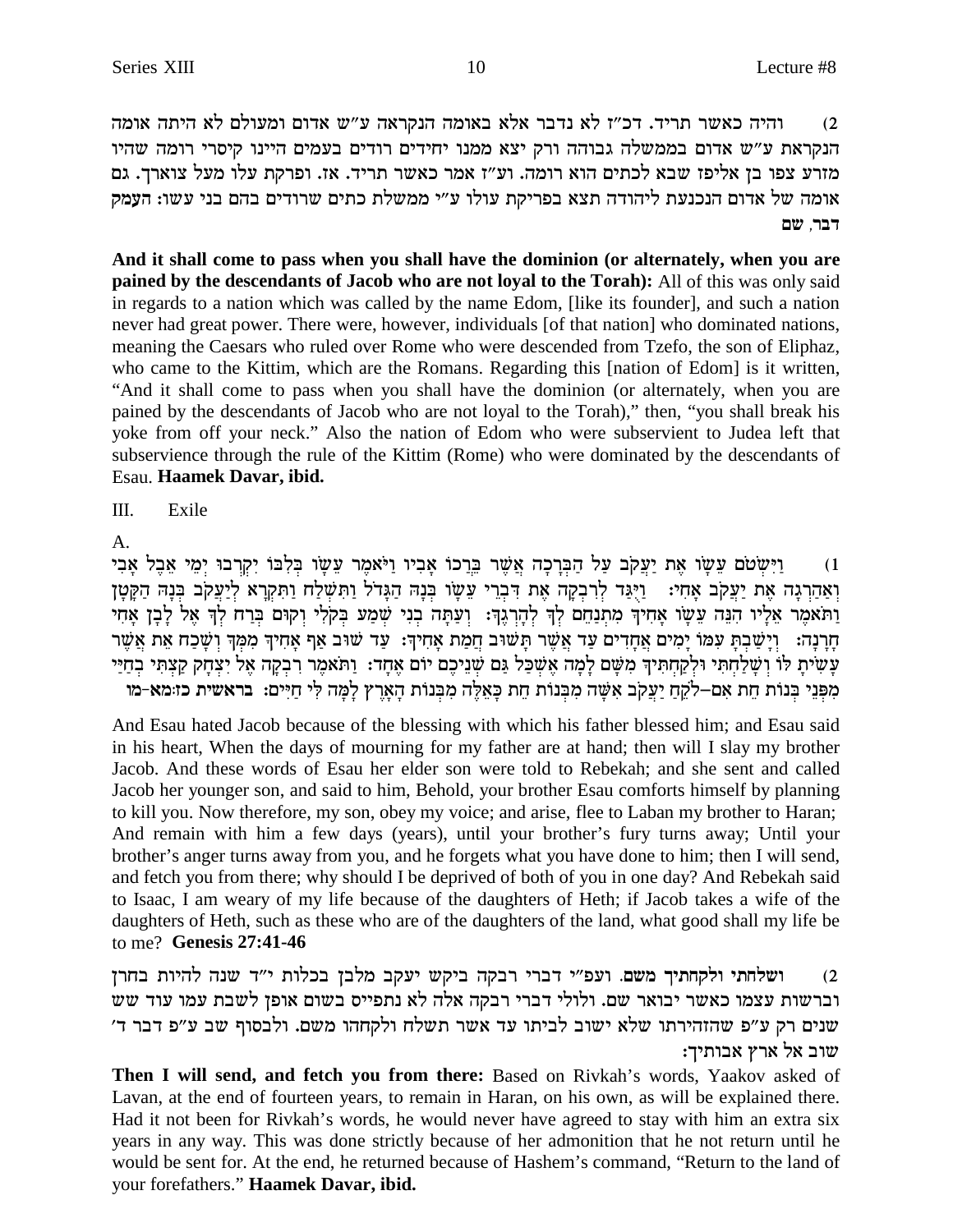### $B<sub>1</sub>$

וַיִּהִי עֵשָׂו בֶּן אַרִבְּעִים שָׁנָה וַיִּקַח אִשָּׁה אֶת–יִהוּדִית בַּת בִּאֵרִי הַחִתִּי וְאֶת בָּשִׂמַת בַּת אֵילן הַחִתִּי:  $(1)$ בראשית כו:לד-לה ותהיין מרת רוח ליצחק ולרבקה:

And Esau was forty years old when he married Judith the daughter of Beeri the Hittite, and Bashemath the daughter of Elon the Hittite; And they made life bitter for Isaac and for Rebekah. **Genesis 26:34-35** 

ויקרא יצחק אל יעקב ויברך אתו ויצוהו ויאמר לו לא תקח אשה מבנות כנען: - קום לך פדנה  $(2)$ ארם ביתה בתואל אבי אמד וקח לך משם אשה מבנות לבן אחי אמד: נא-ל שדי יברך אתר ויפרך וְיַרְכֶּךְ וְהָיִיתָ לִקְהַל עַמִּים: וְיִתֶּן לְךָ אֶת בִּרְכַּת אַבְרָהָם לְךָ וּלְזַרְעֲךָ אִתְךָ לְרִשְׁתְךָ אֶת אֶרֶץ מְגָרֶיךָ אֲשֶׁר נְתַן אֵ–לֹהִים לְאַבְרַהָם: וַיִּשְׁלַח יִצְחָק אֶת יַעֲקֹב וַיֵּלֵךְ פַּדֶּנָה אֲרָם אֵל לַבָן בֵּן בְּתוּאֵל הָאֲרַמִּי אֲחִי רִבְקַה אֵם יַעֲקִב וְעֵשֶׂוּ וַיַּרְא עֵשֶׂוּ כִּי בֵרַךְ יִצְחָק אֶת יַעֲקִב וְשִׁלַּח אֹתוֹ פַּדֶּנָה אֲרָם לְקַחַת לוֹ מִשֶׁם אִשֶּׁה בְּבְרֵכוֹ אתו וַיִצַו עַלִיו לֵאמר לֹא תִקַח אִשָּׁה מִכְּנוֹת כְּנַעֲן: וַיִּשְׁמַע יַעֲקֹב אֵל אֲבִיו וְאֵל אִמוֹ וַיֵּלֵךְ פַּדֶּנָה אֲרָם: וַיַּרְא עֵשָׂו כִּי דַעוֹת בְּנוֹת כִּנָעַן בְעֵינֵי יִצְחָק אָבִיו: - וַיֵּלֵךְ עֵשָׂו אֵל–יִשְׁמַעָאל וַיִּקַח אֶת–מַחֲלַת | בַּת יִשְׁמַעֲאל בֵּן אֲבְרַהָם אֲחוֹת נְבִיוֹת עַל נַשֵּׁיוֹ לוֹ לְאִשָּׁה: בראשית כח:א-ט

And Isaac called Jacob, and blessed him, and charged him, and said to him, You shall not take a wife of the daughters of Canaan. Arise, go to Padan-Aram, to the house of Bethuel your mother's father; and take a wife from there of the daughters of Laban your mother's brother. And G-d Al-mighty bless you, and make you fruitful, and multiply you, that you may be a multitude of people; And give the blessing of Abraham to you, and to your seed with you; that you may inherit the land where you are a stranger, which G-d gave to Abraham. And Isaac sent away Jacob; and he went to Padan-Aram to Laban, son of Bethuel the Aramean, the brother of Rebekah, Jacob's and Esau's mother. When Esau saw that Isaac had blessed Jacob, and sent him away to Padan-Aram, to take a wife from there; and that as he blessed him he gave him a charge, saying, You shall not take a wife of the daughters of Canaan; And that Jacob obeyed his father and his mother, and was gone to Padan-Aram; And Esau seeing that the daughters of Canaan pleased not Isaac his father; Then went Esau to Ishmael, and took, besides the wives he had, Mahalath the daughter of Ishmael, Abraham's son, the sister of Nebaioth, to be his wife. Genesis  $28:1-9$ 

ויברך אותו. באשר הי׳ יעקב בוש לבוא לאביו שרמהו ומש״ה לעיל כתיב ותשלח ותקרא  $(3)$ ליעקב הרי שלא הי׳ בבית אביו. ע״כ כאשר קרא לו יצחק מתחלה אישר חילו על התחבולה שעשה וכי טוב עשה ואין בלבו עליו כלום:

And he blessed him: Since Yaakov was embarrassed to come to his father, because he had tricked him, as it is written, "And she sent and called Jacob." Evidently he wasn't in his father's house. Therefore, when Yitzchak called him, the first thing he did was to bless him that he be strengthened for what he had done, as he had done the right thing and bore no ill feelings towards him. Haamek Davar, ibid.

 $\mathcal{C}$ .

וַיֵּצֵא יַעֲקֹב מִבְּאֵר שָׁבָע וַיֵּלֵךְ חַרַנָה: וַיִּפְגַּע בַּמַּקוֹם וַיַּלֵן שָׁם כִּי בָא הַשֶּׁמֵשׁ וַיִּקַח מֵאַבְנֵי הַמַּקוֹם וַיַּשֵׂם מְרַאֲשֹתָיו וַיִּשְׁכַּב בַּמְקוֹם הַהוּא: וַיַּחֲלֹם וְהִנֵּה סָלָם מִצָּב אַרְצָה וִראשוֹ מַגִּיעַ הַשָּׁמָיִמָה וִהְנֵּה מַלְאֵבִי אֵ–לֹהִים עֹלִים וְיֹרְדִים בּוֹ: וְהִנֵּה ד' נִצָּב עָלָיו וַיֹּאמַר אֲנִי ד' אֵ–לֹהֵי אַבְרָהָם אָבִיךְ וֵא–לֹהֵי יִצְחָק הָאָרֵץ אֲשֶׁר אַתָּה שֹׁבֵב עָלֶיהָ לִךְ אֶתְּנֶנָּה וּלְזַרְעֶךְ: וְהָיָה זַרְעֲךָ כַּעֲפַר הָאָרֶץ וּפָרַצִתָּ יָמָה וָקֵדְמָה וִצָפֹנָה וָנֶגִבָּה וְנִבְרְכוּ בְךָ כָּלְ–מְשִׁפְּחֹת הָאֲדָמָה וּבְזֵרְעֶךָ: 「וְהָנֶה אֲנֹכִי עִמַּךְ וּשָׁמַרְתִּיךְ בְּכֹל אֲשֶׁר–תֵּלֶךְ וַהֲשָׁבֹתִיך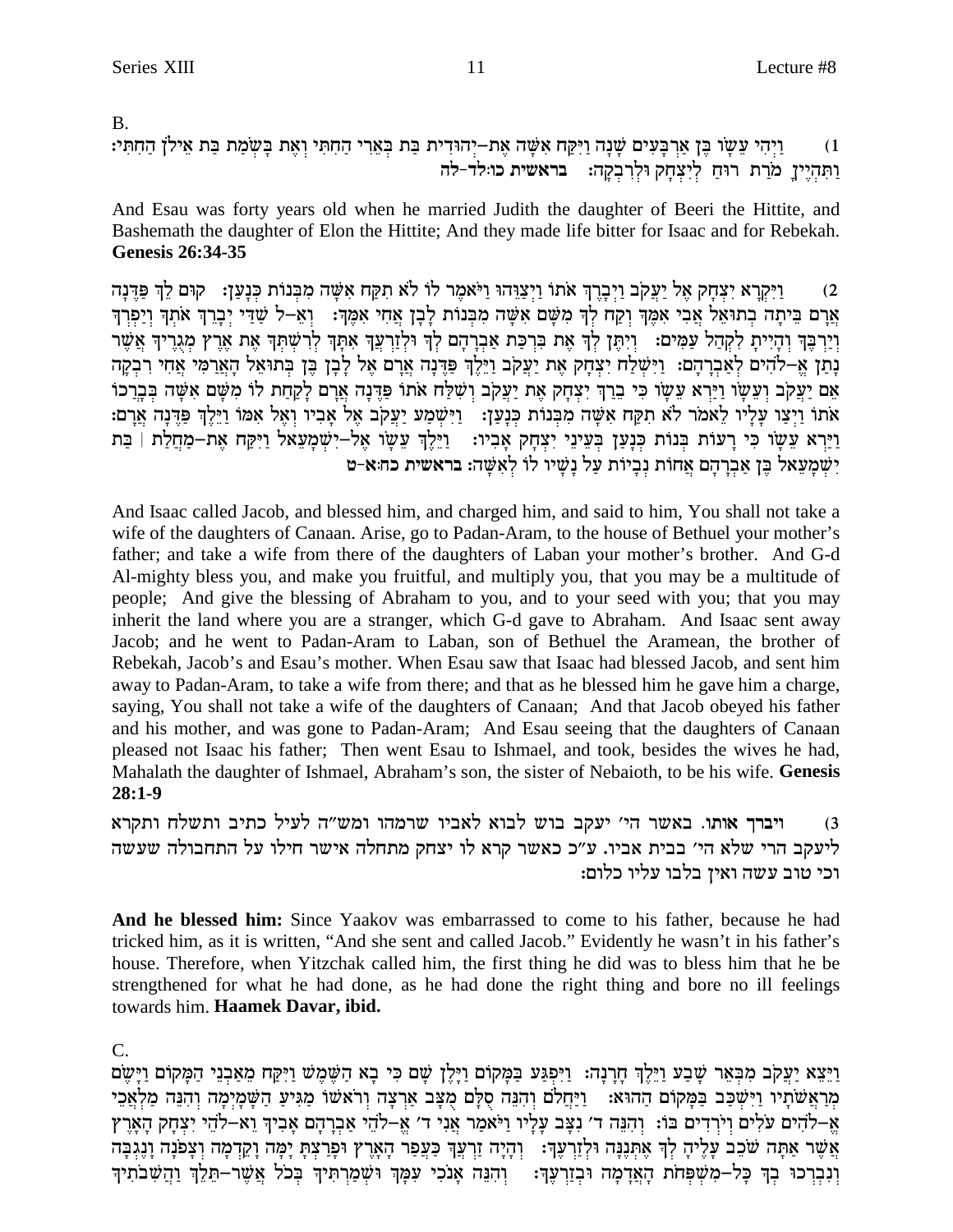אֵל–הָאֲדָמָה הַזֹּאת כִּי לֹא אֵעֲזָבְךָ עַד אֲשֶׁר אִם–עַשִׂיתִי אֵת אֲשֵׁר–דִּבְּרְתִּי לַךְּ: [יִיִּקַץ יַעֲקֹב מִשָּׁנָתוֹ וַיֹּאמֶר אָכֵן יֵשׁ ד' בַּמְקוֹם הַזֶּה וְאָנֹכִי לֹא יָדְעְתִּי: וַיִּירָא וַיֹּאמַר מַה-נּוֹרָא הַמָּקוֹם הַזֶּה אֵין זֶה כִּי אִם–בֵּית אֱ–לֹהִים וְזֶה שַׁעַר הַשָּׁמְיָם: וַיַּשְׁכֵּם יַעֲקֹב בַּבֹּקֶר וַיִּקַח אֶת הָאֶבֶן אֲשֶׁר שָׂם מִרַאֲשֹׁתָיו וַיָּשֵׂם אתה מַצֵּבָה וַיִּצֹק שֶׁמֵן עַל ראשַה: וַיִּקְרָא אֶת שֵׁם הַמַּקוֹם הַהוּא בֵּית אֵל וְאוּלַם לוּז שֵׁם הַעִּיר לַראשֹנָה: וידר יעקב נדר לאמר אם יהיה א–להים עמדי ושמרני בדרך הזה אשר אנכי הולך ונתן לי לחם לאכל וּבֶגֶד לִלְבֹּשׁ: וְשַׁבְתִּי בְשָׁלוֹ׳ אֶל בֵּית אָבִי וְהָיָה ד׳ לִי לֵא–לֹהִים: וְהָאֶבֶן הַזֹּאת אֲשֶׁר שַׁמְתִי מַצֵּבָה יִהְיֶה בִּית אֱ–לֹהִים וְכֹל אֲשֶׁר תִּתֶּן לִי עַשֵּׂר אַעַשַׂרֵנוּ לַךְ: בראשית כחיי-כב

And Jacob went out from Beersheba, and went toward Haran. And he lighted upon a certain place, and remained there all night, because the sun was set; and he took of the stones of that place, and put them for his pillows, and lay down in that place to sleep. And he dreamed, and behold a ladder set up on the earth, and the top of it reached to heaven; and behold the angels of G-d ascending and descending on it. And, behold, the L-rd stood above it, and said, I am the L-rd G-d of Abraham your father, and the G-d of Isaac; the land on which you lie, to you will I give it, and to your seed; And your seed shall be as the dust of the earth, and you shall spread abroad to the west, and to the east, and to the north, and to the south; and in you and in your seed shall all the families of the earth be blessed. And, behold, I am with you, and will keep you in all places where you go, and will bring you back to this land; for I will not leave you, until I have done that about which I have spoken to you. And Jacob awoke from his sleep, and he said, Surely the L-rd is in this place; and I knew it not. And he was afraid, and said, How awesome is this place! this is no other but the house of G-d, and this is the gate of heaven. And Jacob rose up early in the morning, and took the stone that he had put for his pillows, and set it up for a pillar, and poured oil upon its top. And he called the name of that place Beth-El; but the name of that city was called Luz at the first. And Jacob vowed a vow, saying, If G-d will be with me, and will keep me in this way that I go, and will give me bread to eat, and garment to put on, So that I come back to my father's house in peace; then shall the L-rd be my G-d. And this stone, which I have set for a pillar, shall be G-d's house; and of all that You shall give me I will surely give the tenth to You. Genesis 28:10-22

D.

וַיִּשָׂא יַעֲקֹב רַגְלַיו וַיֵּלֵךְ אַרִצָה בְנֵי קֵדֵם: - וַיַּרָא וְהִנֶּה בְאֵר בַּשַּׂדֵה וְהָנֶה שָׁם שְׁלֹשָׁה עֲדָרֵי צֹאן  $(1)$ רֹבְצִים עַלֵיהָ כִּי מִן הַבְּאֵר הַהְוֹא יַשְׁקוּ הַעֲדָרִים וְהָאֵבֶן גִּדֹלָה עַל פִּי הַבְּאֵר: וְנָאֵסְפוּ שָׁמָה כָל הָעֲדָרִים וְגַלֵלוּ אֶת הַאֲבֵן מֵעֲל פִּי הַבְּאֵר וְהִשָּׁקוּ אֶת הַצֹּאן וְהֵשִׁיבוּ אֶת הַאֲבֵן עַל פִּי הַבְּאֵר לְמִקְמַהּ: [יֹּאמֶר לַהֵם יַעֲקֹב אַחַי מֵאֵין אַתֵּם וַיֹּאמְרוּ מֵחַרַן אֲנַחְנוּ: וַיֹּאמֶר לַהֵם הַיִּדְעְתֵּם אֶת לַבָן בֵּן נַחוֹר וַיֹּאמְרוּ יַדְעְנוּ: .<br>וַיֹּאמֶר לָהֶם הַשָּׁלוֹ׳ לוֹ וַיֹּאמְרוּ שָׁלוֹ׳ וְהִנֵּה רְחֵל בִּתוֹ בָאָה עִם–הַצֹּאזָ: [יִיֹּאמֶר הֵן עוד הַיּוֹם גָּדוֹל לֹא עֵת הֵאָסֵף הַמִּקְנֵה הַשִּׁקוּ הַצֹּאַן וּלְכוּ רִעוּ: [יֹאמִרוּ לֹא נוּכַל עַד אֲשֵׁר יֵאָסִפוּ כָּל הָעֲדָרִים וְגָלֵלוּ אֶת הָאֵבֵן מֵעַל פִּי הַבִּאֵר וְהָשָׁקִינוּ הַצֹּאַן: בראשית כט:א-ח

Then Jacob went on his journey, and came to the land of the people of the east. And he looked, and saw a well in the field, and, lo, there were three flocks of sheep lying by it; for from that well they watered the flocks; and a great stone was upon the well's mouth. And there were all the flocks gathered; and they rolled the stone from the well's mouth, and watered the sheep, and put the stone again upon the well's mouth in his place. And Jacob said to them, My brothers, where are your from? And they said, Of Haran are we. And he said to them, Know you Laban the son of Nahor? And they said, We know him. And he said to them, Is he well? And they said, He is well; and, behold, Rachel his daughter comes with the sheep. And he said, Behold, it is yet high day, nor is it time that the cattle should be gathered together; water the sheep, and go and feed them. And they said, We can not, until all the flocks are gathered together, and till they roll the stone from the well's mouth; then we will water the sheep. Genesis 29:1-9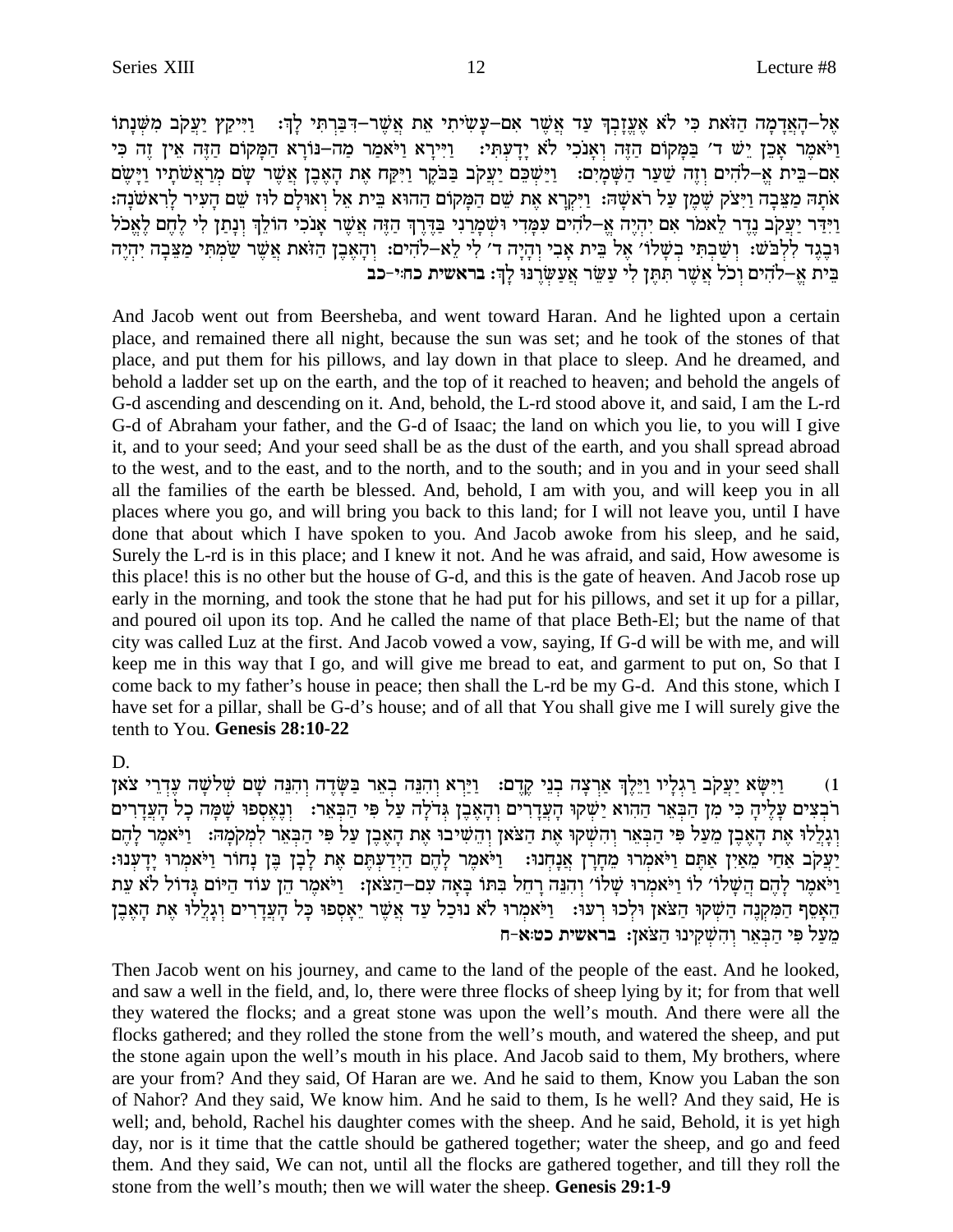... כי כאשר ראה יעקב את הבאר שם על לבו כי ירמזו לו על העתיד ... שהשפעת ד׳ נקרא  $(2)$ . באר מים חיים . . . וכ"ז שישראל בא"י הבאר היא בעיר מושב, וכשהם בגלות והשכינה עמהם, הבאר בשדה, . . . וזה שראה יעקב שהבאר ההיא בשדה שזה בעת הגלות וזה היה שלשה פעמים בגלות מצרים, ובבל, ואדום שגלו מא"י וז"ש והנה שלשה עדרי צאן רובצים עליה . . . . רק בעת שיתאספו שמה כל העדרים שכל ישראל יתאחדו והיו לגוי אחד ואז וגללו את האבן ויפתח מקור השפע בכל פעם בגלותם רק שבכל פעם חזרו לחטוא ועי״כ חזר האבן למקומה עד שיגש יעקב שבזכותו יבנה מקדש הג' כמו שהראו לו הסולם ומלאכי א–ל. מלבי״ם שם

... When Yaakov saw the well, he took it to heart, for [the whole incident] alluded to the future. ... for spiritual outpouring is referred to as, "a well of spring water." ... As long as Israel is in the Land of Israel, the well is [considered, metaphorically, to be] in a settled city. When they are exiled and the Shechina (Divine Presence) is with them [in exile], then the well is [metaphorically considered to be] in the field. . . . That which Yaakov saw the well in the field, [was a sign for] the period of exile. There were three times that this [exile] occurred, in Egypt, in Babel, and in Edom, when they were exiled from the Land of Israel. This is what is meant by, "lo, there were three flocks of sheep lying by it." . . . But only when, "all the flocks gathered," i.e. that all of Israel were united and would become a united nation, then, "they rolled the stone from the well's mouth," and the source of spiritual outpouring would be opened while they were in exile. However, every time they slipped back and sinned and because of that, the "stone" returned again and was put upon the well's mouth in his place." This was the case until, "Jacob went near, and rolled the stone from the well's mouth," for in his merit will the third Temple be built. [This message is] similar to the ladder and the Divine angels that he was shown. Malbim ibid.

#### IV. Laban and his Daughters

 $A_{\cdot}$ 

עוֹדֵנוּ מְדַבֵּר עִמָּם וְרָחֵל | בָּאָה עִם–הַצֹּאן אֲשֵׁר לְאָבִיהָ כִּי רֹעָה הָוא: - וַיְהִי כַּאֲשֵׁר רָאָה יַעֲקֹב אֶת רָחֵל בַּת לָבְן אֲחִי אִמּוֹ וְאֶת צֹאן לָבְן אֲחִי אִמּוֹ וַיִּגַּשׁ יַעֲקִב וַיְּגֶל אֶת הָאֶבֶן מֵעַל פִּי הַבִּאֵר וַיַּשָׁקְ אֶת צֹאן לָבְן אֲחִי אִמּוֹ: וַיִּשָּׁק יַעֲקֹב לְרָחֵל וַיִּשָׂא אֶת קֹלוֹ וַיֵּבְךָ: וַיַּגֵּד יַעֲקֹב לְרָחֵל כִּי אֲחִי אָבִיהָ הוּא וְכִי בֵן וִרְבְקָה הוּא וַתְּרָץ וַתַּגֵּד לְאָבִיהָ: 「וַיִּהִי כִשְׁמֹעַ לָבָן אֶת–שֵׁמַע | יַעֲקֹב בֶּן אֲחֹתוֹ וַיָּרֶץ לִקְרָאתוֹ וַיִּחַבֶּק לוֹ וַיִּנַשֶּׁק לו וַיְבִיאֵהוּ אֶל בֵּיתוּ וַיְסַפֵּר לְלָבָן אֵת כָּל-הַדְּבָרִים הָאֵלֶה: וַיֹּאמֶר לוֹ לָבָן אַךְ עַצְמִי וּבְשָׂרִי אָתָה וַיֵּשֶׁב עמו חֹדֶשׁ יָמִים: וַיֹּאמֶר לָבְן לְיַעֲקֹב הֲכִי אָחִי אַתָּה וַעֲבַדְתַּנִי חִנְם הַגִּידָה לִי מַה מַשְׁכֻּרְתֶּךְ: בראשית כט:ט-טו

And while he still spoke with them, Rachel came with her father's sheep, for she kept them. And it came to pass, when Jacob saw Rachel the daughter of Laban his mother's brother, and the sheep of Laban his mother's brother, that Jacob went near, and rolled the stone from the well's mouth, and watered the flock of Laban his mother's brother. And Jacob kissed Rachel, and lifted up his voice, and wept. And Jacob told Rachel that he was her father's brother, and that he was Rebekah's son; and she ran and told her father. And it came to pass, when Laban heard the tidings of Jacob his sister's son, that he ran to meet him, and embraced him, and kissed him, and brought him to his house. And he told Laban all these things. And Laban said to him, Surely you are my bone and my flesh. And he abode with him a month. And Laban said to Jacob, Because you are my brother, should you therefore serve me for nothing? Tell me, what shall your wages be? Genesis 29:9-15

13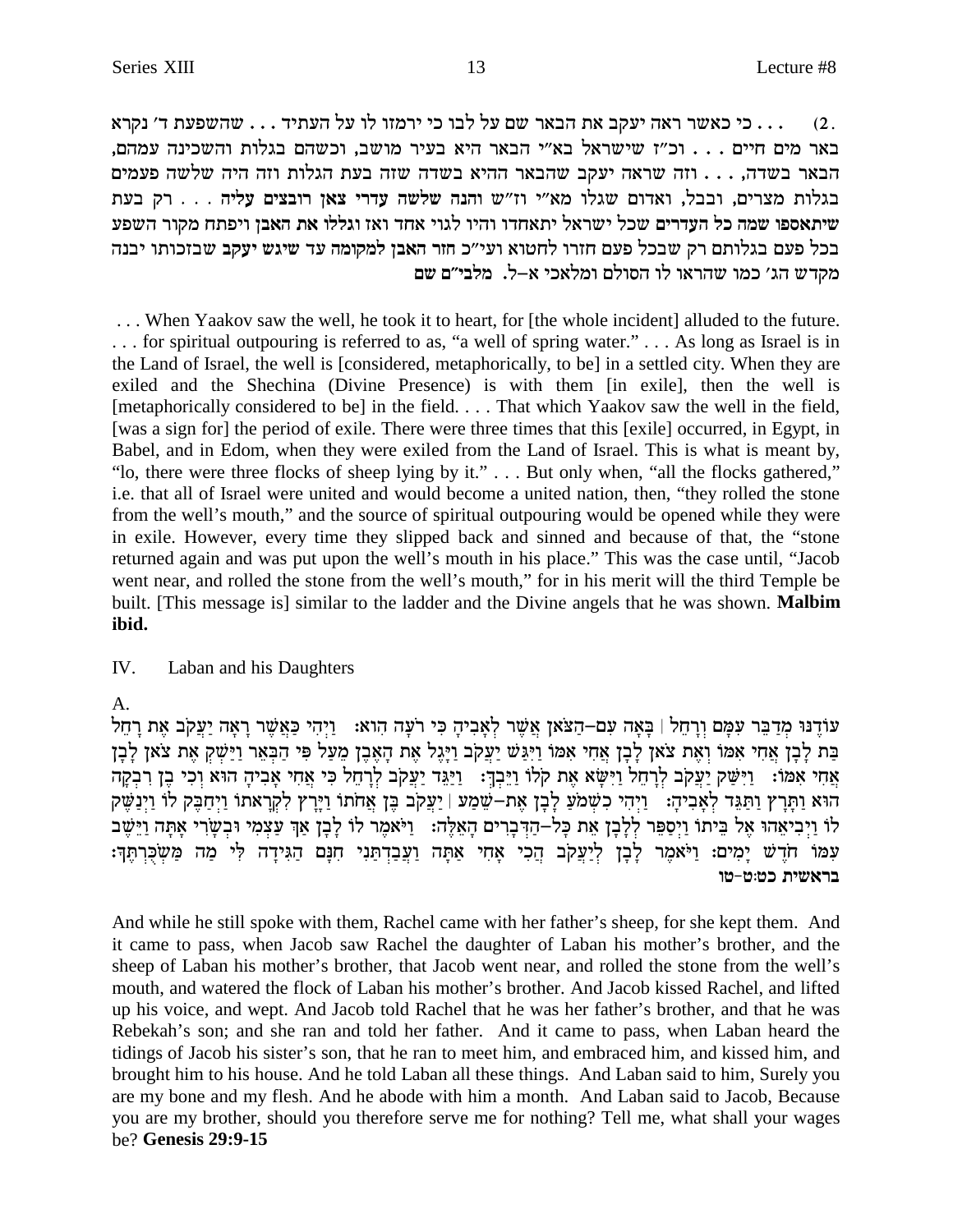$B<sub>1</sub>$ 

וּלְלַבַן שָׁתֵּי בַנוֹת שֵׁם הַגִּדֹלָה לָאֲה וְשֵׁם הַקִּטְנַּה רַחֲל: \_ וִעֲינֵי לֵאֲה רַכּוֹת וְרַחֲל הַיִתַּה יִפַּת–תֹּאֵר וְיפַת מַרְאָה: נַיֵּאֱהַב יַעֲקֹב אֶת –דְהֶל וַיֹּאמֶר אֶעֱבְדְךָ שֶׁבַע שָׁנִים בְּרָהֵל בִּתְּךָ הַקְטַנָּה: נַיֹּאמֶר לָבָן טוֹב תִּתִּי אֹתָהּ לְךְ מִתְּתִּי אֹתָהּ לְאִישׁ אַחֵר שִׁבָה עִמְּדִי: וַיַּעֲבֹד יַעֲקֹב בְּרָחֵל שֶׁבַע שָׁנִים וַיִּהִיוּ בִעֵינָיו כִּיָמִים אֲחָדִים באהבתו אתה: בראשית כטיטו-כ

And Laban had two daughters; the name of the elder was Leah, and the name of the younger was Rachel. Leah had weak eyes; but Rachel was beautiful and well favored. And Jacob loved Rachel; and said, I will serve you seven years for Rachel your younger daughter. And Laban said, It is better that I give her to you, than that I should give her to another man; stay with me. And Jacob served seven years for Rachel; and they seemed to him but a few days, for the love he had for her. Genesis 29:16-20

 $C_{\cdot}$ 

וַיֹּאמֶר יַעֲקֹב אֱל לַבָן הָבָה אֶת אִשְׁתִּי כִּי מַלְאוּ יָמַי וְאֲבוֹאָה אֱלֵיהָ: וַיֵּאֱסֹף לַבָן אֶת כָּל אַנְשֵׁי  $(1)$ הַמַּקוֹם וַיַּעֲשׂ מִשְׁתֵּה: [יַיִּהִי בִעֲרֶב וַיִּקֵח אֶת לֵאֲה בְתּוֹ וַיָּבֵא אֹתָה אָלָיוּ וַיַּבֹּא אָלֶיהָ: וַיִּתֵּן לַבְן לַה אֶת זְלְפָּה שִׁפְחָתוֹ לְלֵאָה בְתוֹ שִׁפְחָה: וַיִּהִי בַבֹּקֵר וְהִנֵּה הִוא לֵאָה וַיֹּאמֵר אֵל לַבָן מַה זֹאת עַשִׂיתַ לִּי הֲלֹא בְרַחֵל עַבְרָתִּי עַמַּךְ וַלַמַּה רִמִּיתַנִי: - וַיֹּאמֶר לַבָן לֹא יַעֲשֶׂה כֵן בִּמְקוֹמֵנוּ לַתְת הַצִּעִירָה לִפְנֵי הַבִּכְירַה: מַלֹּא שִׁבְעַ זֹאת ונתּנָה לךְ גַם אֶת זֹאת בַּעֲבֹדָה אָשֶׁר תַּעֲבֹד עַמֲדִי עוֹד שֶׁבַע שַׁנִים אֲחֲרוֹת: וַיַּעֲשׂ יַעֲקֹב כּוֹ וַיִּמַלֵּא שִׁבְעַ זאת וַיִּתֵּן לוֹ אֵת רָחֵל בִּתוֹ לוֹ לְאִשָּׁה: - וַיִּתֵּן לְבָן לְרָחֵל בִתּוֹ אֶת בִּלְהָה שִׁפִּחָתוֹ לָה לְשִׁפְחָה: וַיָּבֹא גֵם אֵל רַחְל וַיִּאֲהָב גַם–אֶת רַחָל מִלָּאָה וַיַּעֲבֹד עִמּוֹ עוֹד שֶׁבַע שָׁנִים אַחְרוֹת: בראשית רמ:כא-ל

And Jacob said to Laban, Give me my wife, for my days are fulfilled, that I may go in to her. And Laban gathered together all the men of the place, and made a feast. And it came to pass in the evening, that he took Leah his daughter, and brought her to him; and he went in to her. And Laban gave to his daughter Leah Zilpah his maid for an maidservant. And it came to pass, that in the morning, behold, it was Leah; and he said to Laban, What is this that you have done to me? did not I serve with you for Rachel? why then have you deceived me? And Laban said, It must not be so done in our country, to give the younger before the firstborn. Complete her week, and we will give you this also for the service which you shall serve with me yet seven other years. And Jacob did so, and fulfilled her week; and he gave him Rachel his daughter for his wife also. And Laban gave to Rachel his daughter Bilhah his maidservant to be her maid. And he went in also to Rachel, and he loved also Rachel more than Leah, and served with him yet seven other years. Genesis 29:21-30

ראויה היתה בכורה לצאת מרחל, דכתיב: (בראשית ל"ז) אלה תולדות יעקב יוסף, אלא  $(2)$ שקדמתה לאה ברחמים, ומתוך צניעות שהיתה בה ברחל החזירה הקב"ה לה. מאי קדמתה לאה ברחמים? דכתיב: (בראשית כ"ט) ועיני לאה רכות, מאי רכות? אילימא רכות ממש, אפשר? בגנות בהמה טמאה לא דבר הכתוב, דכתיב: (בראשית ז') מן הבהמה הטהורה ומן הבהמה אשר איננה טהורה, בגנות צדיקים דבר הכתוב? אלא א"ר אלעזר: שמתנותיה ארוכות. רב אמר: לעולם רכות ממש, ולא גנאי הוא לה אלא שבח הוא לה, שהיתה שומעת על פרשת דרכים בני אדם שהיו אומרים: שני בנים יש לה לרבקה, שתי בנות יש לו ללבן, גדולה לגדול וקטנה לקטן, והיתה יושבת על פרשת דרכים ומשאלת: גדול מה מעשיו? איש רע הוא מלסטם בריות, קטן מה מעשיו? (בראשית כ"ה) איש תם יושב אוהלים, והיתה בוכה עד שנשרו ריסי עיניה. והיינו דכתיב: (בראשית כ"ט) וירא ד' כי שנואה לאה, מאי שנואה? אילימא שנואה ממש, אפשר? בגנות בהמה טמאה לא דבר הכתוב, בגנות צדיקים דבר הכתוב? אלא ראה הקב"ה ששנואין מעשה עשו בפניה ־ ויפתח את רחמה. ב"ב קכג.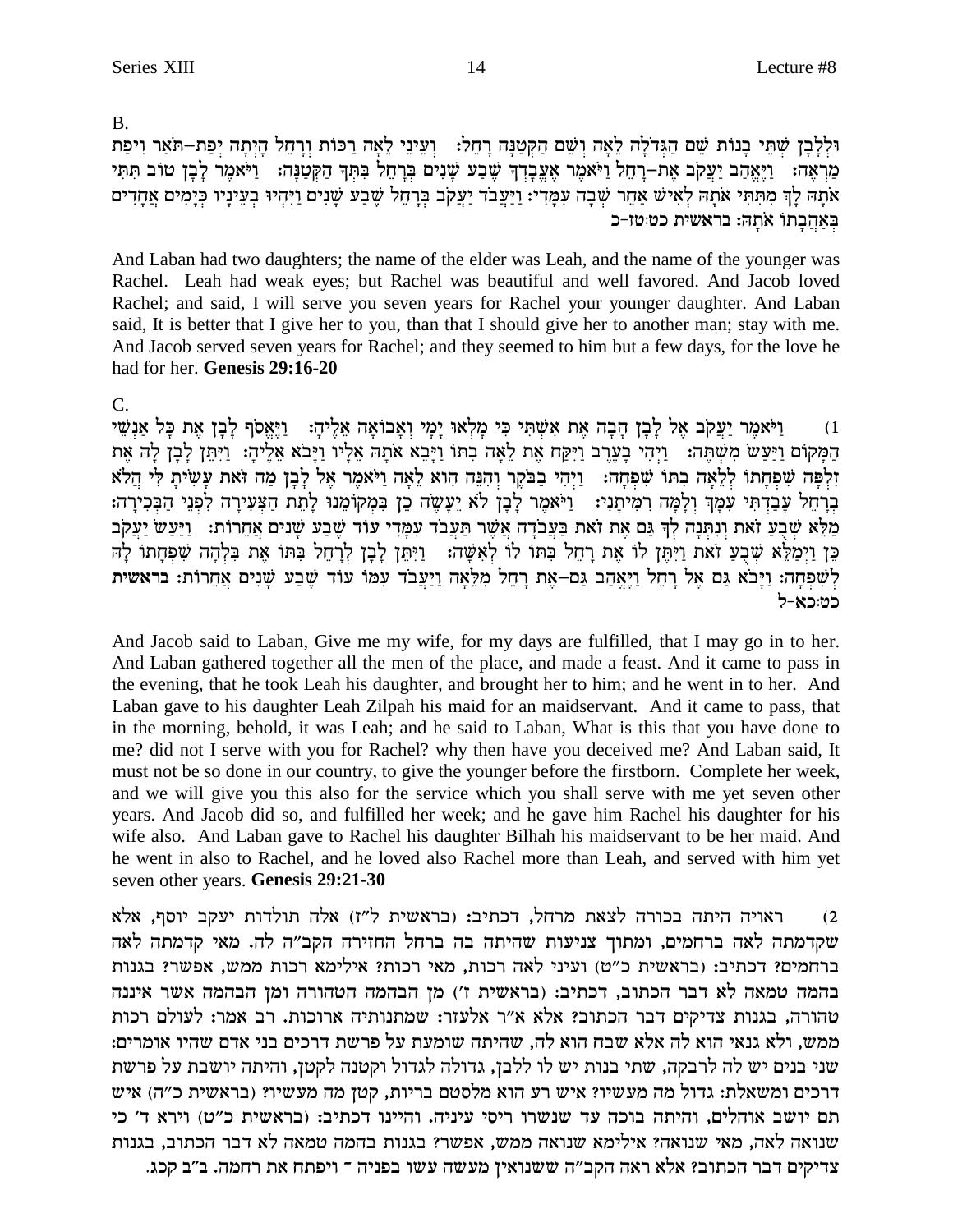The birthright, should have emanated from Rachel, as it is written (Genesis 37:2), "These are the generations of Jacob, Joseph," but Leah anticipated [her with her prayers for] mercy. On account, [however], of the modesty, which was characteristic of Rachel, the Holy One, blessed he He, restored it to her. What [was it that caused] Leah to anticipate her with [her supplications for] mercy? It is written (Genesis 29:17), "And the eyes of Leah were weak." What [is meant by] weak (*rakkos*)? If it is suggested [that the meaning is that her eyes were] actually weak, [is this, it may be asked,] conceivable? [If] Scripture did not speak disparagingly of an unclean animal, for it is written (Ibid. 7:8), ". . . of the clean beasts, and of the beasts that are not clean," [would] Scripture speak disparagingly of the righteous? **-** But, said R. Eleazar, [the meaning of *rakkos* is] that her bounties were extensive (*arukhos*). Rav said: [Her eyes were] indeed actually weak, but that was no disgrace to her but a credit; for at the crossroads she heard people saying: Rebecca has two sons, [and] Laban has two daughters; the elder [daughter should be married] to the elder [son] and the younger [daughter should be married] to the younger [son]. And she sat at the crossroads and inquired, "How does the elder one conduct himself?" And the answer came that [he was] a wicked man, a highway robber. "How does the younger man conduct himself?" "A quiet man dwelling in tents" And she wept until her eyelashes dropped. And this accounts for the Scriptural text (Ibid. 29:31), "And the L-rd saw that Leah was hated." What [could be the meaning of] "hated"? If it is suggested [that it means that she was] actually hated, [surely] it may be retorted, is this conceivable? [If] Scripture did not speak disparagingly of an unclean animal, [would] it speak disparagingly of the righteous? But the [meaning is this]: The Holy One, blessed be He, saw that Esau's conduct was hateful to her, so he opened her womb. **Bava Basra 123a**

V. The Founders of the Tribes of Israel

### A.

FnWß `x®wß Y¶ e© oA• cl§ Y• e© d`® l• xd© Y© e© :dx®w® r£ lg• x®eß Dn® gß x© z`§ gY© tß I¶e© d`® l• d`® Epoyß iM¶ 'c `xßI©e© (1 רְאוּבֵן כִּי אָמְרָה כִּי רָאָה ד׳ בְּעָנְיִי כִּי עַתָּה יֶאֱהָבַנִי אִישִׁי**. בראשית כט:לא-לב** 

And when the L-rd saw that Leah was hated, he opened her womb; but Rachel was barren. And Leah conceived, and bore a son, and she called his name Reuben; for she said, Surely the L-rd has looked upon my affliction; now therefore my husband will love me. **Genesis 29:31-32**

0) כל הלילה היה משמש עמה סבור שהיא רחל כיון שעמד בבוקר והנה היא לאה אמר לה ברתיה דרמאה למה רמית אותי אמרה לו ואת לא רמית באביך כשהיה אומר לך האתה זה בני עשו והיית אומר אנכי עשו בכורך (בראשית כז יט) ואת אומר למה רימיתני אביך לא אמר בא אחיך במרמה ויקח ברכתך (שם שם לה) ומתוך הדברים הללו שהוכיחה אותו התחיל שונאה אמר הקב"ה אין רפואתה של זו אלא אם יהיה לה בנים הריני נותן לה בנים ובעלה נכפף לה לפיכך וירא ד׳ כי **hn wxt ziy`xa zcb` yxcn** .d`l d`epy

The entire night [Yaakov] had relations with [Leah] and thought that she was Rachel, when he got up in the morning he suddenly realized that she was Leah. He told her, "O daughter of the deceitful one, why did you deceive me?" She replied, "Didn't you deceive your father when he asked you, 'Are you my son Esau?' and you said, 'I am Esau your first born.' (Genesis 27:19) And now you say, 'Why did your father deceive me?' Didn't [your father] say, 'Your brother came with cunning and took away your blessing.' (ibid. 35)" As a result of her rebuking him, he began to hate her. The Holy One, blessed be He, said, "Her only remedy is if she has children. I am going to give her children and her husband will bend down to her." This is what is meant by the verse, "the L-rd saw that Leah was hated."**Midrash Agadas Bereishis Chapter 49**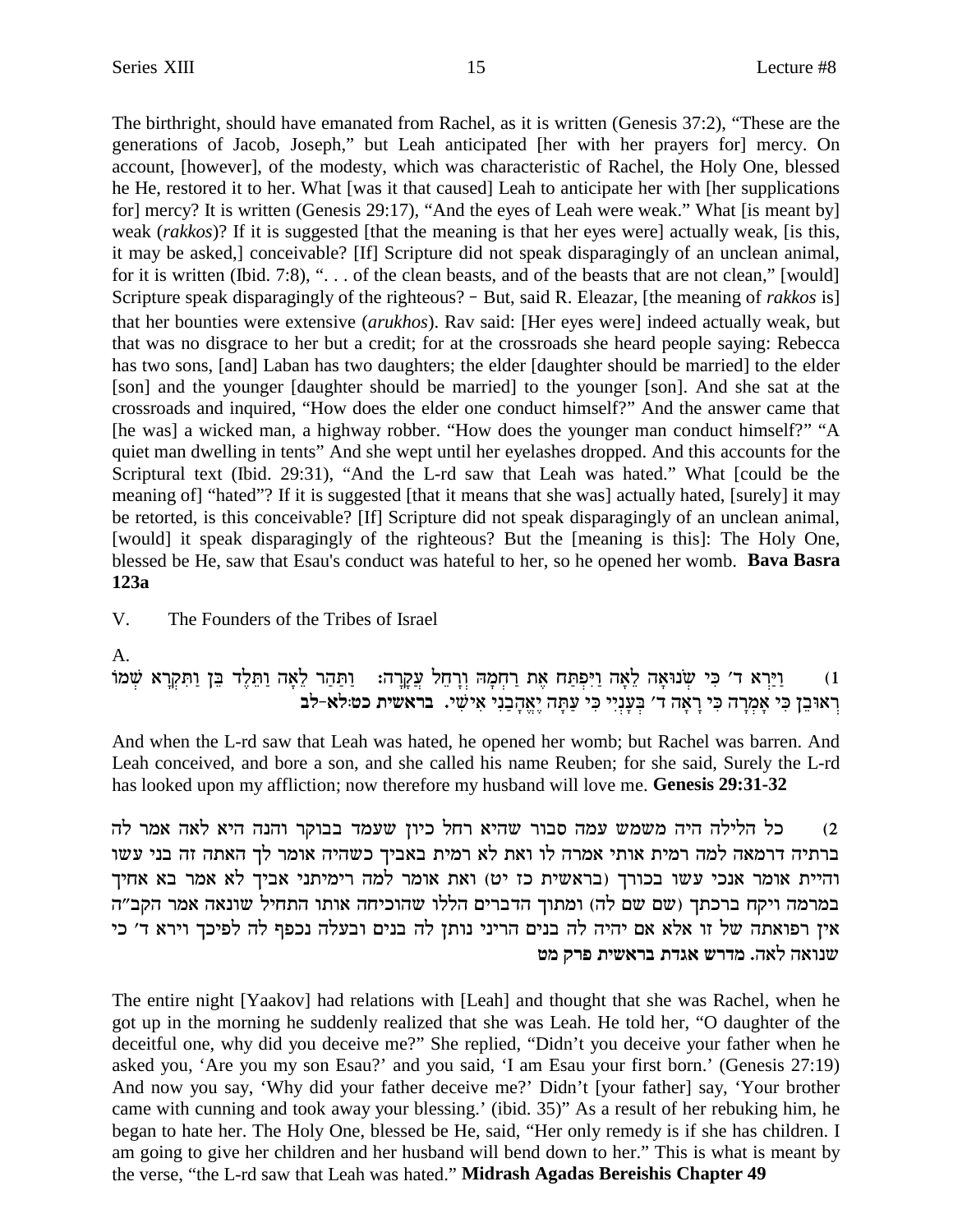$B<sub>1</sub>$ 

וַתַּהַר עוֹד וַתַּלֵד בֵּן וַתֹּאמֶר כִּי שַׁמֲע ד' כִּי שִׂנוּאַה אֲנֹכִי וַיִּתֵּן לִי גַּם אֶת זֶה וַתִּקְרָא שִׁמֹוֹ שַׁמְעוֹן: שם לֹג

And she conceived again, and bore a son; and said, Because the L-rd has heard that I was hated, He has therefore given me this son also; and she called his name Simeon (Shimon). **Ibid. 33** 

# $C_{\cdot}$

ותהר עוד ותלד בן ותאמר עתה הפעם ילוה אישי אלי כי ילדתי לו שלשה בנים על כן קרא שמו לוי: שם לד

And she conceived again, and bore a son; and said, Now this time will my husband be joined to me, because I have born him three sons: therefore was his name called Levi. **Ibid. 34** 

D.

וַתַּהֵר עוֹד וַתֵּלֶד בֵּן וַתֹּאמֵר הַפַּעַם אוֹדֶה אֶת ד׳ עַל כֵּן קַרְאַה שָׁמוֹ יְהוּדַה וַתַּעֲמֹד מְלֶדֶת: "שם לה

And she conceived again, and bore a son; and she said, Now will I praise the L-rd; therefore she called his name Judah; and ceased bearing. Ibid. 35

E.

וַתֵּרֵא רַחֵל כִּי לֹא יַלְדָה לְיַעֲקֹב וַתִּקַנֵּא רַחֵל בַּאֲחֹתָהּ וַתֹּאמֶר אֵל יַעֲקֹב הַבָה לִּי בַנִים וְאִם אַיִן מֵתָה אַנֹכִי: וַיְּחַר אַף יַעֲקֹב בְּרַחֵל וַיֹּאמֶר הַתַּחַת אֶ–לֹהִים אֲנֹכִי אֲשֶׁר מַנֵּע מִמֶּךְ פְּרֵי בַטֶן: וַתֹּאמֶר הַנֶּה אֲמַתִי בְלָהָה בא אֱלִיהָ וְתֵלֶד עַל בְּרְכַּי וְאִבְּנֵה גַם אֲנֹכִי מְמֵנָּה: - וַתְּתֵּן לוֹ אֶת בְּלְהָה שִׁפְחַתָּה לְאִשָּׁה וַיַּבֹא אֲלֵיהָ יַעֲקֹב: וַתַּהַר בִּלְהָה וַתֵּלֶד לְיַעֲקִב בֵּן: וַתֹּאמֶר רָהֵל דָּנַנִּי אֶ–לֹהִים וְגַם שָׁמַע בִּקְלִי וַיִּתֵן לִי בֵּן עַל כֵּן קַרְאַה שֹׁמוֹ דן: בראשית ל:א-ו

And when Rachel saw that she bore Jacob no children, Rachel envied her sister; and said to Jacob, Give me children, or else I die (am dead). And Jacob's anger was kindled against Rachel; and he said, Am I in G-d's place, who has withheld from you the fruit of the womb? And she said, Behold my maid Bilhah, go in to her; and she shall bear upon my knees, that I may also have children by her. And she gave him Bilhah her maidservant to wife; and Jacob went in to her. And Bilhah conceived, and bore Jacob a son. And Rachel said, G-d has judged me, and has also heard my voice, and has given me a son; therefore she called his name Dan. Genesis 30:1-6

# F.

וַתַּהַר עוֹד וַתֵּלֶד בִּלְהָה שִׁפְחַת רָהֵל בֵּן שֵׁנִי לְיַעֲקֹב: וַתֹּאמֶר רָהֵל נַפִתּוּלֵי אֵ–לֹהִים|נִפִתַּלְתִּי עִם–אֲחֹתִי גַם–יָכֹלְתִי וַתִּקְרָא שִׁמוֹ נַפְתָּלִי: שם ז-ח

And Bilhah, Rachel's maid, conceived again, and bore Jacob a second son. And Rachel said, With great wrestlings have I wrestled with my sister, and I have prevailed; and she called his name Naphtali. Ibid. 7-8

# G.

וַתֵּרֶא לֵאָה כִּי עָמְדָה מִלֶּדֶת וַתִּקַח אֶת זִלְפָּה שִׁפְחָתָהּ וַתִּתֵן אֹתָהּ לְיַעֲקֹב לְאִשָּׁה: וַתֵּלֶד זִלְפָּה שִׁפְחַת לֵ<mark>א</mark>ָה ליעקב בן: ותאמר לאה בגד [בא גד] ותקרא את שמו גד: שם ט-יא

When Leah saw that she had ceased bearing, she took Zilpah her maid, and gave her for a wife to Jacob. And Zilpah, Leah's maid, bore Jacob a son. And Leah said, Fortune has come; and she called his name Gad. Ibid. 9-11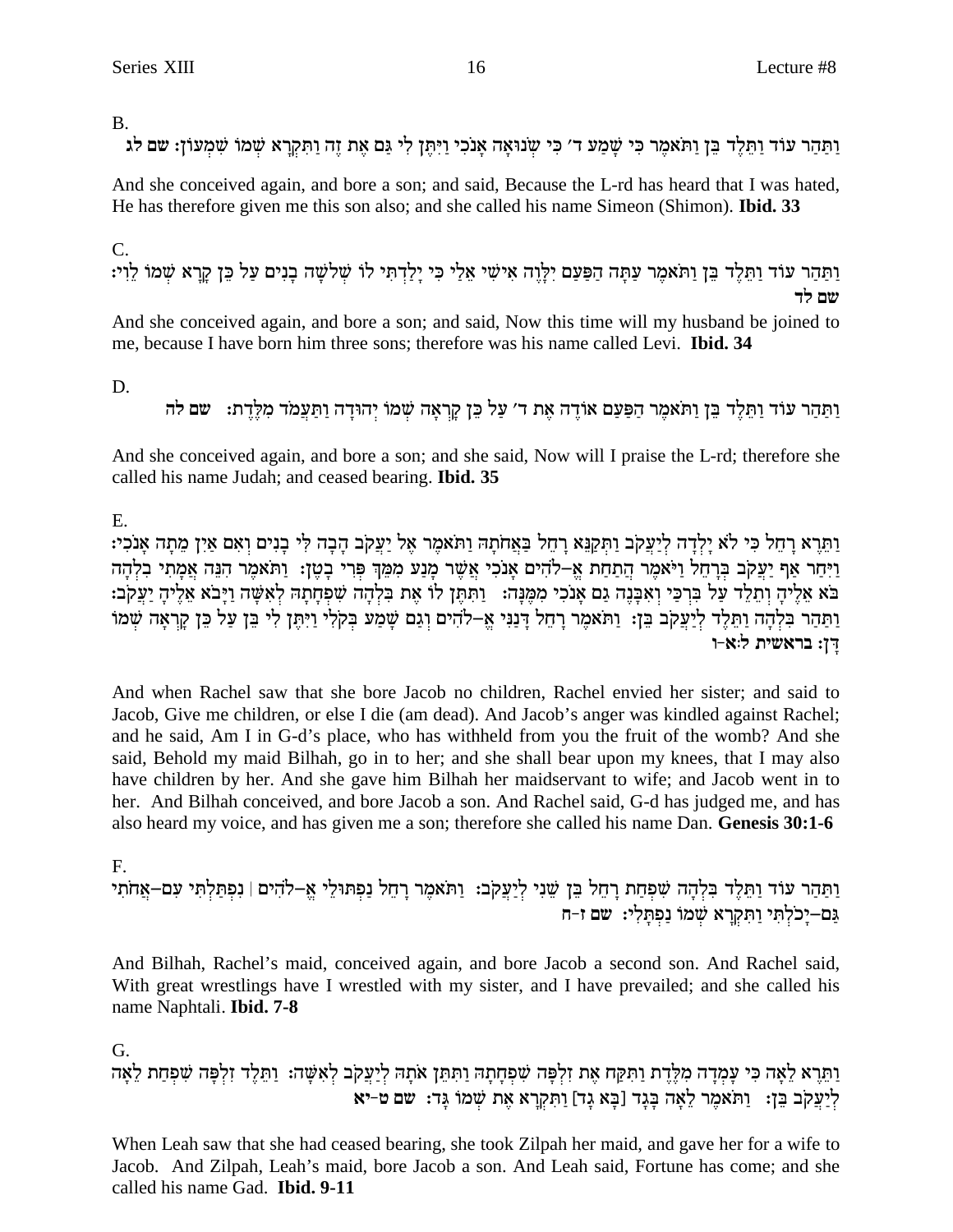$H_{\cdot}$ 

וַתֲלֵד זְלִפָּה שִׁפְחַת לֵאָה בֵּן שֵׁנִי לְיַעֲקֹב: וַתֹּאמֶר לֵאָה בְּאַשְׁרִי כִּי אִשְׁרוּנִי בַּנוֹת וַתְּקְרָא אֶת שִׁמֹוֹ אַשֵּׁר: שם יב-יג

And Zilpah, Leah's maid, bore Jacob a second son. And Leah said, Happy am I, for the daughters will call me blessed; and she called his name Asher. **Ibid. 12-13** 

I.

וַיֵּלֶךְ רְאוּבֵן בִּימֵי קְצִיר חָטִים וַיִּמְצָא דוּדָאִים בַּשָּׂדֶה וַיָּבֵא אֹתָם אֶל לֵאָה אִמּוֹ וַתֹּאמֵר וַחֵל אֵל לֵאָה תִּנִי נַא לִי מדודַאֵי בִּנֵךְ: " וַתֹּאמֶר לַה הַמְעַט קַחָתֶךְ אֶת אִישִׁי וְלַקְחָת גַּם אֶת דוּדָאֵי בְּנִי וַתֹּאמֶר רַחֶל לַכֶן יְשִׁכָּב עִמָּךְ הַלַּיְלָה תַּחַת דוּדָאֵי בְנֵךְ: וַיָּבֹא יַעֲקֹב מִן הַשָּׂדֵה כַּעֲרֶב וַתֲצֵא לֵאֲה לְקִרָאתו וַתֹּאמֶר אֶלַי תְּבוֹא כִּי שָׂכֹר שְׂכַרְתִּיךְ בְּדוּדָאֵי בְּנִי וַיִּשְׁכַּב עִמָּה בַּלַיְלָה הוּא: וַיִּשְׁמַע אֵ–לֹהִים אֵל לָאָה וַתַּהַר וַתֵּלִד לִיַעֲקֹב בֵּן חֲמִישִׁי: וַתֹּאמֵר לָאָה נַתַן אֵ–לֹהִים שִׂכְרִי אֲשֶׁר נַתַתִּי שִׁפְחַתִי לְאִישִׁי וַתְּקְרָא שִׁמֹוֹ יַשַּׂשֹׁכָר: שם ליד-יח

And Reuben went in the days of wheat harvest, and found mandrakes in the field, and brought them to his mother Leah. Then Rachel said to Leah, Give me, I beg you, of your son's mandrakes. And she said to her, Is it a small matter that you have taken my husband? and would you take away my son's mandrakes also? And Rachel said, Therefore he shall lie with you to night for your son's mandrakes. And Jacob came from the field in the evening, and Leah went out to meet him, and said, You must come in to me; for I have hired you with my son's mandrakes. And he lay with her that night. And G-d listened to Leah, and she conceived, and bore Jacob the fifth son. And Leah said, G-d has given me my hire, because I have given my maid to my husband; and she called his name Issachar. **Ibid. 14-18** 

וַתַּהַר עוֹד לֵאָה וַתֵּלֶד בֵּן שִׁשִּׁי לְיַעֲקֹב: וַתֹּאמֶר לֵאָה זְבְדַנִי אֱ–לֹהִים | אֹתִי זֶבֶד טוֹב הַפַּעַם יִזְבְּלֵנִי אִישִׁי כִּי-יָלַדְתִּי לוֹ שִׁשָּׁה בָנִים וַתִּקְרָא אֵת-שמוֹ זִבְלוּן: שם יט-כ

And Leah conceived again, and bore Jacob the sixth son. And Leah said, G-d has endowed me with a good dowry; now will my husband live with me, because I have born him six sons; and she called his name Zebulun. **Ibid. 19-20** 

K.

ואחר ילדה בת ותקרא את–שמה דינה:

And afterwards she bore a daughter, and called her name Dinah. **Ibid. 21** 

L.

ויזכר א–להים את רחל וישמע אליה א–להים ויפתח את רחמה: ותהר ותלד בן ותאמר אסף א–להים את חרפתי: נתקרא את שמו יוסף לאמר יסף ד׳ לי בן אחר: ניהי כאשר ילדה רחל את יוסף ניאמר יעקב אל לבן שלחני ואלכה אל מקומי ולארצי: | תנה את נשי ואת ילדי אשר עבדתי אתך בהן ואלכה ּכִּי אַתָּה יָדַעְתָּ אֶת עֲבֹדֶתִי אֲשֶׁר עֲבַדְתִּיךְ: [יֹּאמֶר אֵלְיו לְבָן אִם נָא מָצָאתי חֵן בְּעֵינֶיךְ נִחַשְׁתִּי וַיְבְרַבֵנִי ד׳ בִּגְלָלֶךְ: שם כב-כז

And G-d remembered Rachel, and G-d listened to her, and opened her womb. And she conceived, and bore a son; and said, G-d has taken away my reproach; And she called his name Joseph; and said, The L-rd shall add to me another son. And it came to pass, when Rachel had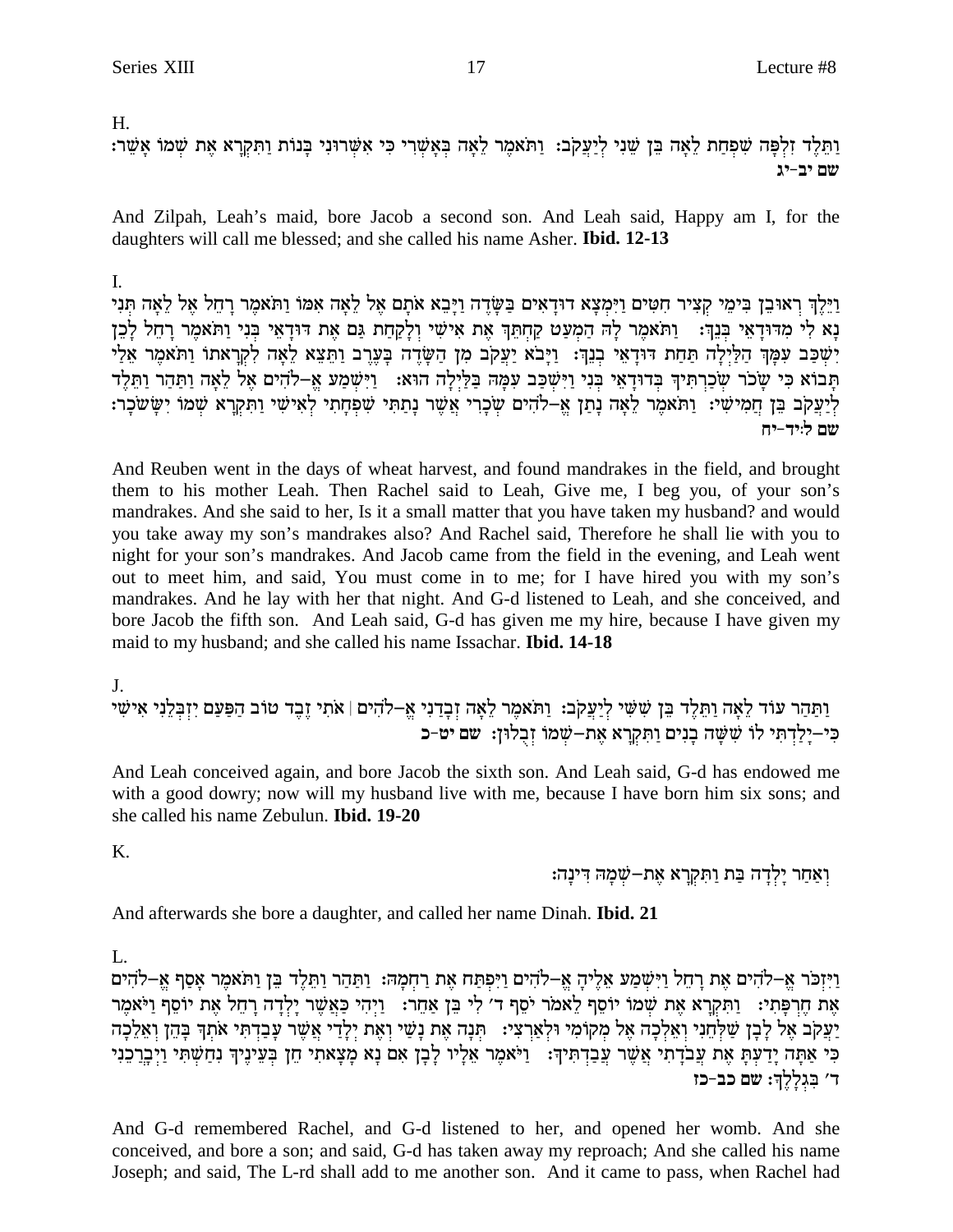born Joseph, that Jacob said to Laban, Send me away, that I may go to my own place, and to my country. Give me my wives and my children, for whom I have served you, and let me go; for you know my service which I have done for you. And Laban said to him, I beg you, if I have found favor in your eyes, remain; for I have learned by experience that the L-rd has blessed me for your sake. Ibid. 22-27

 $M_{\cdot}$ 

וַיִּסְעוּ מִבֵּית אֵל וַיְהִי עוֹד כִּבְרַת הָאָרֶץ לָבוֹא אֶפְרָתָה וַתֵּלֵד רָחֵל וַתִּקַשׁ בִּלְדִתַּהּ: ויהי  $(1)$ בְהַקְשֹׁתָהּ בְּלְדְתָּהּ וַתֹּאמֶר לַהּ הַמְיַלֵּדֵת אַל תִּירְאִי כִּי גַם זֶה לַךְ בֵּן: - וַיְהִי בִּצֵאת נַפְשָׁהּ כִּי מֵתַה וַתִּקְרַא שִׁמֹוֹ כֵּן אוֹנִי וְאַבְיוּ קַרָא לוֹ בְנִיַמְין: וַתַּמַת רַחֲל וַתִּקְבֶר בְּדֶרֶךְ אֶפְרַתָה הוא כֵּית לַחֵם: וַיַּצֵּב יַעֲקֹב מַצֵּבַה עַל קִבְרַתַהּ הוא מַצֵּבֵת קִבְרַת רַחֲל עַד–הַיּוֹם: בראשית להּטּז-כ

And they journeyed from Beth-El; and there was but a little way to come to Ephrath; and Rachel labored with child, and she had difficult labor. And it came to pass, when she was in difficult labor, that the midwife said to her, Fear not; you shall have this son also. And it came to pass, as her soul was departing, for she died, that she called his name Benoni; but his father called him Benjamin. And Rachel died, and was buried on the way to Ephrath, which is Beth-Lehem. And Jacob set a pillar upon her grave; that is the pillar of Rachel's grave to this day. Genesis  $35:16-20$ 

הנה רחל נשאת באיסור ב' אחיות רק שקודם מ"ת היה מותר וגם שהיה עפ"י הדבור להוליד  $(2)$ שבטי י–ה, אבל אחר הברכה שברכו ד׳ להיות תחת ההשגחה הא–להית, מאז התנוצץ עליהם הענין .<br>הא–להי כמו שיהיה אחר מ"ת, ומאז היה פגם שיחזיק ב' אחיות, בפרט שכבר ילדה את בנימין ונולדו השבטים לכן מתה רחל. . . . מלבי"ם שם

Now Rachel was married through [what would seem to be the] prohibition of marrying two sisters. It occurred, however, before the giving of the Torah and it was actually permitted. In addition, it was done through Divine command in order to father the G-dly tribes. But after G-d had blessed him that he would now be under special Divine Providence (see Gen. 35:9 and Malbim's commentary ibid.), the Divine spirit that would reach maturation at the giving of the Torah began then to blossom and rest upon them. From that time on, it would have been a failing on Yaakov's part to maintain two wives, especially after the birth of Benjamin when the founders of the tribes had already been born. For that reason, Rachel died. . . . **Malbim, ibid.** 

```
ויהי עוד וגו׳. פגע ביעקב מדת הדין. ונענש באשתו האהובה לו כגופו בשעת הסכנה:
                                                                    (3)העמק דבר, שם
```
And there was but a little way to come to Ephrath: The attribute of Divine justice struck him. His wife, whom he loved like his own self, was punished at the time she was most vulnerable, [at childbirth]. Haamek Davar, ibid.

VI. Joseph and his Brothers

 $A<sub>1</sub>$ 

וַיֵּשֵׁב יַעֲקֹב בִּאֲרֵץ מְגוּרֵי אָבִיו בִּאֲרֵץ כִּנָעַן: אֵלֵה | תֹּלְדוֹת יַעֲקֹב יוֹסֵף בֵּן–שִׁבַע עֵשְׂרֵה שָׁנָה הָיָה רֹעֵה אֶת אֶחָיו בַּצֹאַן וְהוּא נַעַר אֶת בְּנֵי בְלְהָה וְאֶת בְּנֵי זְלְפָּה נְשֵׁי אָבְיו וַיַּבֵא יוֹסֵף אֶת דִּבָּתָם רַעָה אֶל-אֲבִיהֶם: וְיִשְׂרָאֵל אָהַב אֶת יוֹסֵף מִכָּל בָּנָיו כִּי בֶן זִקְנִים הוּא לוֹ וִעָּשָׂה לוֹ כִּתֹנֵת פִּסִּים: [יִיִרְאוּ אֶחַיו כִּי אֹתוֹ אַהָב אֲבִיהֶם מִכָּל אֶחִיו וַיִּשְׂנָאוּ אֹתוֹ וְלֹא יַכְלוּ דַּבְרוֹ לִשָּׁלֹ׳: [יַיַּחֲלֹם יוֹסֵף חֲלוֹם וַיַּגֵּד לְאֶחִיו וַיוֹסְפוּ עוֹד שִׁנֹא אֹתוֹ: וַיֹּאמֶר אֲלֵיהֶם שִׁמְעוּ נַא הַחֲלוֹם הַזֶּה אֲשֶׁר חַלַמְתִּי: וְהִנֵּה אֲנַחְנוּ מְאַלְמִים אֲלְמִים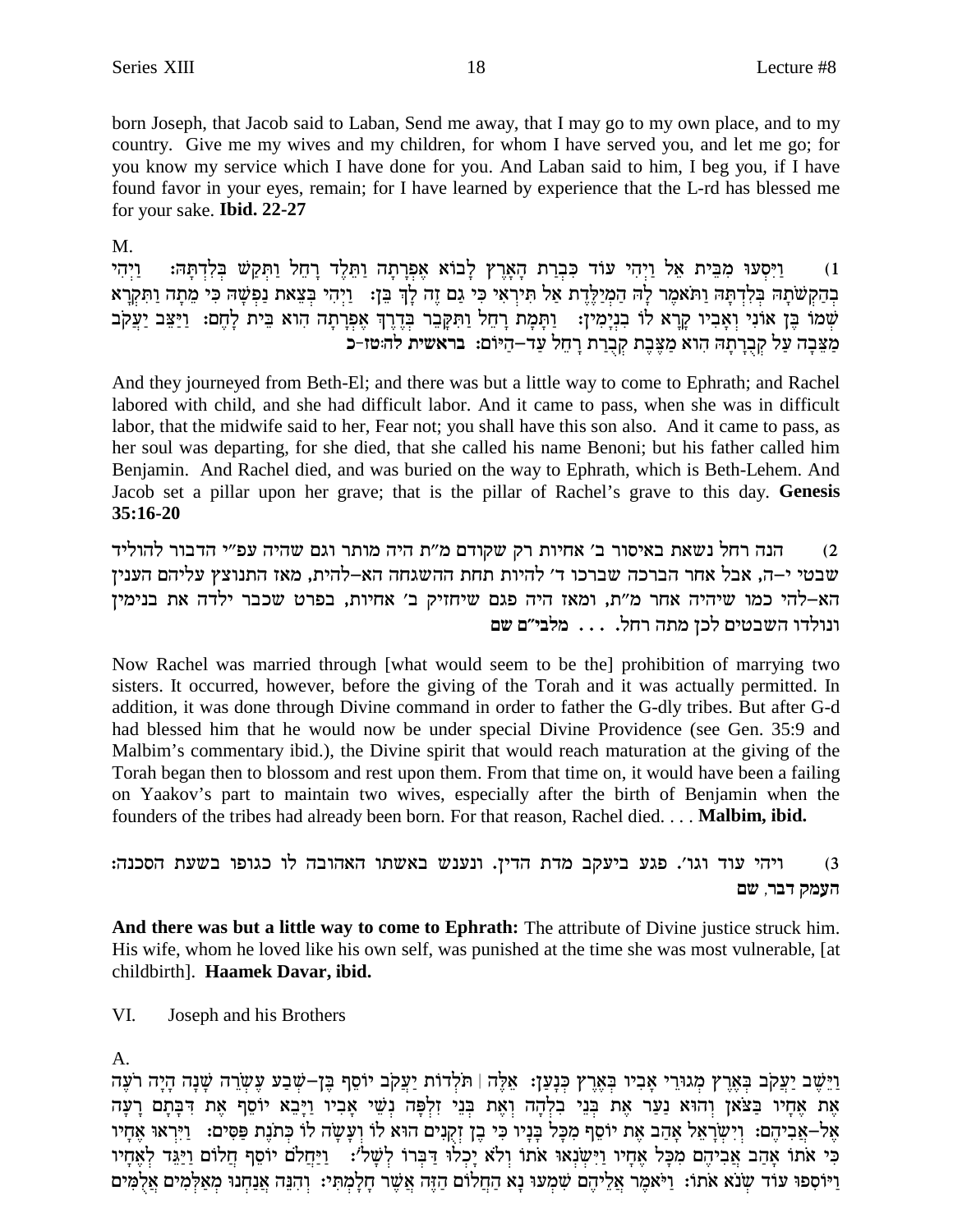בְּתוֹךְ הַשָּׂדֶה וְהִנֵּה קַמָּה אֲלִמָּתִי וְגַם נִצָּבָה וְהִנֵּה תִסְבֵּינָה אֲלְמֹתֵיכֶם וַתְּשִׁתַּחֲוֵין ַ לַאֲלְמָתִי: וַיֹּאמְרוּ לוֹ אֶחַיו הֲמַלֹךְ תִּמְלֹךְ עַלֵינוּ אִם מַשׁוֹל תִּמְשֹׁל בְּנוּ וַיּוֹסְפוּ עוֹד שִנֹא אֹתוֹ עַל חֲלֹמֹתַיו וְעַל דְבָרֵיו: וַיַּחֲלֹם עוד חַלוֹם אַחֲר וַיִסְפֵּר אֹתוֹ לְאֶחַיו וַיֹּאמֶר הַנֶּה חַלֲמִתִּי חֲלוֹם עוֹד וְהִנֵּה הַשֶּׁמֵשׁ וְהַיַּרַח וְאַחָד עַשַׂר כוכבים משתחוים לי: ויספר אל אביו ואל אחיו ויגער בו אביו ויאמר לו מה החלום הזה אשר חלמת הֲבוֹא נָבוֹא אֲנִי וְאִמְּךְ וְאַחֵיךְ לְהִשְׁתַּחֲוֹת לְךָ אֲרִצָה: וַיְקַנְאוּ–בוֹ אֵחָיו וְאָבְיו שַׁמַר אֶת-הַדָּבְר: בראשית לו:א-יא

And Jacob lived in the land where his father was a stranger, in the land of Canaan. These are the generations of Jacob. Joseph, being seventeen years old, was feeding the flock with his brothers; and the lad was with the sons of Bilhah, and with the sons of Zilpah, his father's wives; and Joseph brought to his father their evil report. Now Israel loved Joseph more than all his children, because he was the son of his old age; and he made him a coat with long sleeves. And when his brothers saw that their father loved him more than all his brothers, they hated him, and could not speak peaceably to him. And Joseph dreamed a dream, and he told it his brothers; and they hated him even more. And he said to them, Hear, I beg you, this dream which I have dreamed; For, behold, we were binding sheaves in the field, and, lo, my sheaf arose, and also stood upright; and, behold, your sheaves stood around, and made obeisance to my sheaf. And his brothers said to him, Shall you indeed reign over us? or shall you indeed have dominion over us? And they hated him even more for his dreams, and for his words. And he dreamed yet another dream, and told it to his brothers, and said, Behold, I have again dreamed a dream; and, behold, the sun and the moon and the eleven stars made obeisance to me. And he told it to his father, and to his brothers; and his father rebuked him, and said to him, What is this dream that you have dreamed? Shall I and your mother and your brothers indeed come to bow down ourselves to you to the earth? And his brothers envied him; but his father kept the matter in mind. Genesis 37:1-11

#### $B<sub>1</sub>$

וַיֵּלְכוּ אֶחֵיו לְרִעוֹת אֶת צֹאן אֲבִיהֶם בִּשָּׁכֶם: וַיֹּאמֶר יְשַׂרָאֱל אֶל יוֹסֵף הֲלוֹא אֲחֵיךְ רֹעִים בִּשֶׁכֶם לְכַה וְאֵשְלַחַךְ אֲלֵיהֶם וַיֹּאמֶר לוֹ הִנֵּנִי: [יֹּאמֶר לוֹ לֶךְ נָא רְאֵה אֶת שְלוֹ׳ אַחֶיךָ וְאֶת שְלוֹ׳ הַצֹּאן וַהֲשִׁבֵנִי דְּבְר וַיִּשְׁלַחֲהוּ מֵעֵמֶק חֵבְרוֹן וַיָּבֹא שְׁבֵמַה: וַיִּמְצָאֵהוּ אִישׁ וְהִנֵּה תֹעֵה בַּשַּׂדֵה וַיִּשְׁאַלֵהוּ הָאִישׁ לֵאמֹר מַה תִּבְקֵשׁ: וַיֹּאמֵר אֶת אָחַי אַנֹכִי מִבְקֵשׁ הַגִּידָה נַא לִי אֵיפֹה הֵם רֹעִים: וַיֹּאמֵר הַאִישׁ נַסְעוּ מִזֶה כִּי שַׁמֲעֹתִּי אֹמְרִים נֵלְכָה דֹתַיִנָה וַיֵּלֵךְ יוֹסֵף אַחַר אֶחָיו וַיִּמְצָאֵם בְּדֹתָן: - וַיִּרְאוּ אֹתוֹ מֵרָחֹק וּבְטֵרֵם יִקְרַב אֲלֵיהֶם וַיְתִנְכְּלוּ אתוֹ לַהֲמִיתוֹ: [יֹּאמִרוּ אִישׁ אֵל אַחִיו הִנֶּה בַּעֲל הַחֲלֹמוֹת הַלַּזֶה בַּא: [וַעֲתַּה | לְכוּ וְנַהֲרְגֵהוּ ונשלכהו באחד הברות ואמרנו חיה רעה אכלתהו ונראה מה יהיו חלמתיו: \_ וַיּשמַע ראוּבן וַיַּצְלָהוּ מִיַּדָם וַיֹּאמֶר לֹא נַכְּנוּ נַפְשׁ: 「וַיֹּאמֶר אֲלָהֶם | רְאוּבֶן אֵל תִּשְׁפְּכוּ דָם הַשְׁלִיכוּ אתו אַל הַבּוֹר הַזֶּה אֲשֶׁר בַּמִּרְבַּר וְיַד אֲל תִּשְׁלְחוּ בוֹ לִמֲעַן הַצִּיל אֹתוֹ מִיַּדַם לַהֲשִׁיבוֹ אֵל אַבִיו: וַיִּהִי כַּאֲשֵׁר בַּא יוֹסֵף אֵל אֶחַיו וַיַּפְשִׁיטוּ אֶת יוֹסֵף אֶת כְּתְּנְתּוֹ אֶת כִּתֹנֶת הַפַּסִּים אֲשֶׁר עָלָיו: וַיִּקְחָהוּ וַיַּשִׁלְכוּ אֹתוֹ הַבּׂרָה וְהַבּוֹר רֵק אֵין בו מים: בראשית לזויב-כד

And his brothers went to feed their father's flock in Shechem. And Israel said to Joseph, Are not your brothers feeding the flock in Shechem? Come, and I will send you to them. And he said to him, Here am I. And he said to him, Go, I beg you, see whether it is well with your brothers, and well with the flocks; and bring me word again. So he sent him out from the valley of Hebron, and he came to Shechem. And a certain man found him, and, behold, he was wandering in the field; and the man asked him, saying, What do you seek? And he said, I seek my brothers; tell me, I beg you, where they feed their flocks. And the man said, They have departed from here; for I heard them say, Let us go to Dothan. And Joseph went after his brothers, and found them in Dothan. And when they saw him from far away, even before he came near to them, they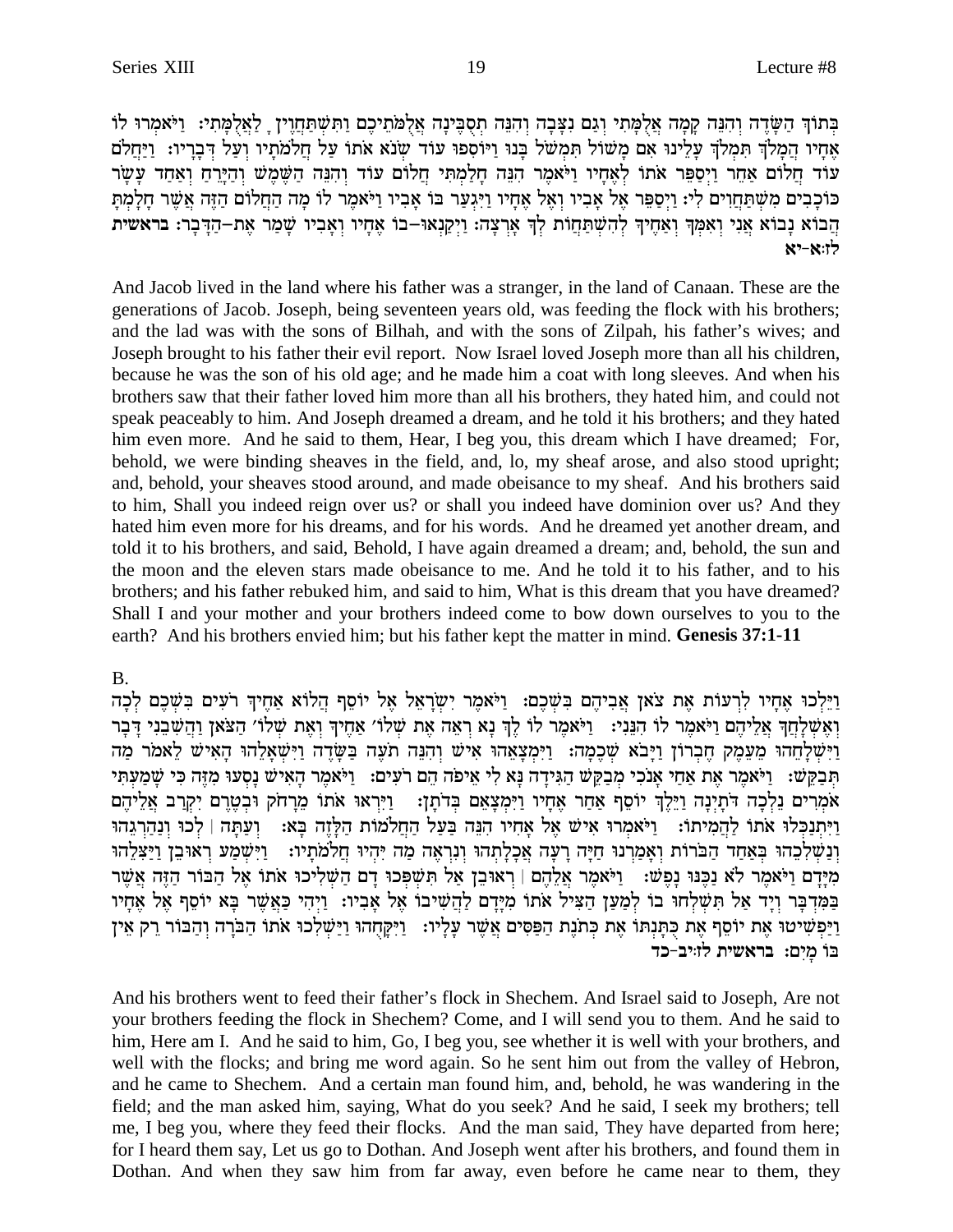conspired against him to slay him. And they said one to another, Behold, this dreamer comes. Come now therefore, and let us slay him, and throw him into some pit, and we will say, "Some evil beast has devoured him;" and we shall see what will become of his dreams. And Reuben heard it, and he saved him from their hands; and said, Let us not kill him. And Reuben said to them, Shed no blood, but throw him into this pit that is in the wilderness, and lay no hand upon him; that he might rid him from their hands, to deliver him to his father again. And it came to pass, when Joseph came to his brothers, that they stripped Joseph of his coat, his coat of long sleeves that was on him; And they took him, and threw him into a pit; and the pit was empty, there was no water in it. Genesis 12-24

 $C_{\cdot}$ 

וַיַּשְׁבוּ לַאֲכָל לֶחֶם וַיִּשְׂאוּ עֵינֵיהֵם וַיִּרְאוּ וְהִנָּה אֹרְחַת יִשְׁמַעֲאלִים בַּאֲה מִגְּלְעָד וּגִמְלִיהֶם נֹשָׂאִים  $(1)$ נכאת וצרי ולט הולכים להוריד מצרימה: ויאמר יהודה אל אחיו מה בצע כי נהרג את אחינו וכסינו אַת-דַּמוֹ: וְנִמְכְּרְנּוּ לַיִּשְׁמְעָאלִים וַיַּדְנוּ אַל תְּהִי בוֹ כִּי אַחִינוּ בְשַׂרְנוּ הוּא וַיִּשְׁמְעוּ אֲחַיו: "וַיַּעֲבְרוּ אֲנָשִׁים מדינים סחרים וימשכו ויעלו את יוסף מן הבור וימכרו את יוסף לישמעאלים בעשרים כסף ויביאו את-יוסף מצרימה: וַיַּשֵׁב רְאוּבֵן אֵל-הַבּוֹר וְהִנֵּה אֵין-יוֹסֵף בַּבּוֹר וַיִּקְרַע אֶת-בְּגָדַיו: נַיַּשָׁב אֵל-אֶחָיו וַיֹּאמַר הַיֵּלֵד אֵינֵנּוּ וַאֲנִי אָנָה אֲנִי–בָא: וַיִּקְחוּ אֶת–כִּתֹנֶת יוֹסֵף וַיִּשְׁחֲטוּ שִׂעִיר עִזִּים וַיִּטְבְּלוּ אֶת–הַכְּתּנֶת בדם: וישלחו את-כתנת הפסים ויביאו אל אביהם ויאמרו זאת מצאנו הכר נא הכתנת בנך הוא אם לא: וַיַּכִּירָה וַיֹּאמֶר כְּתֹנֶת בְּנִי חַיַּה רַעֲה אֲכָלַתְהוּ טַרֹף טֹרַף יוֹסֵף: - וַיִּקְרַע יַעֲקֹב שַׂמְלֹתַיו וַיַּשֶׂם שַׂק במתניו וַיִּתְאַבֵּל עַל בְּנוֹ יַמִים רַבִּים: [יַקְמוּ כָל–בָּנָיו וְכָל בְּנֹתַיו לְנָחֲמוֹ וַיִמָאֶן לְהִתְנַחֵם וַיֹּאמֶר כִּי אֶרֶד אֵל בְּנִי אָבֶל שָׁאֹלָה וַיֵּבְךָ אֹתוֹ אָבְיו: וְהַמְּדֵנִים מַכְרוּ אֹתוֹ אֵל מִצְרַיִם לְפוֹטִיפַר סְרִיס פַּרְעֹה שַׂר הַטַּבָּחִים: בראשית לז:כה-לו

And they sat down to eat bread; and they lifted up their eyes and looked, and, behold, a company of Ishmaelites came from Gilead with their camels bearing gum, balm and myrrh, going to carry it down to Egypt. And Judah said to his brothers, What profit is it if we slay our brother, and conceal his blood? Come, and let us sell him to the Ishmaelites, and let not our hand be upon him; for he is our brother and our flesh. And his brothers were content. Then there passed by Midianites merchants; and they drew and lifted up Joseph out from the pit, and sold Joseph to the Ishmaelites for twenty pieces of silver; and they brought Joseph to Egypt. And Reuben returned to the pit; and, behold, Joseph was not in the pit; and he tore his clothes. And he returned to his brothers, and said, The child is not; and I, where shall I go? And they took Joseph's coat, and killed a kid of the goats, and dipped the coat in the blood; And they sent the coat of long sleeves, and they brought it to their father; and said, This have we found; know now whether it is your son's coat or no. And he knew it, and said, It is my son's coat; an evil beast has devoured him; Joseph is without doubt torn in pieces. And Jacob tore his clothes, and put sackcloth upon his loins, and mourned for his son many days. And all his sons and all his daughters rose up to comfort him; but he refused to be comforted; and he said, For I will go down to Sheol to my son, mourning. Thus his father wept for him. And the Midianites sold him in Egypt to Potiphar, an officer of Pharaoh's, and captain of the guard (chamberlain of the butchers). Genesis 37:25-36

וישחטו שעיר עזים: משלם הקב״ה לבני אדם מידה כנגד מידה כו׳ ואפילו לצדיקי עולם משלם  $(2)$ מידה כנגד מידה יעקב אבינו רימה באביו בעורות גדיי העזים, ובניו רימה בו בגדי העזים וישחטו שעיר עזים ויטבלו את הכתנת בדם. מדרש (מובא בתורה שלימה מגנזי שכטר ח״א צד קמ.)